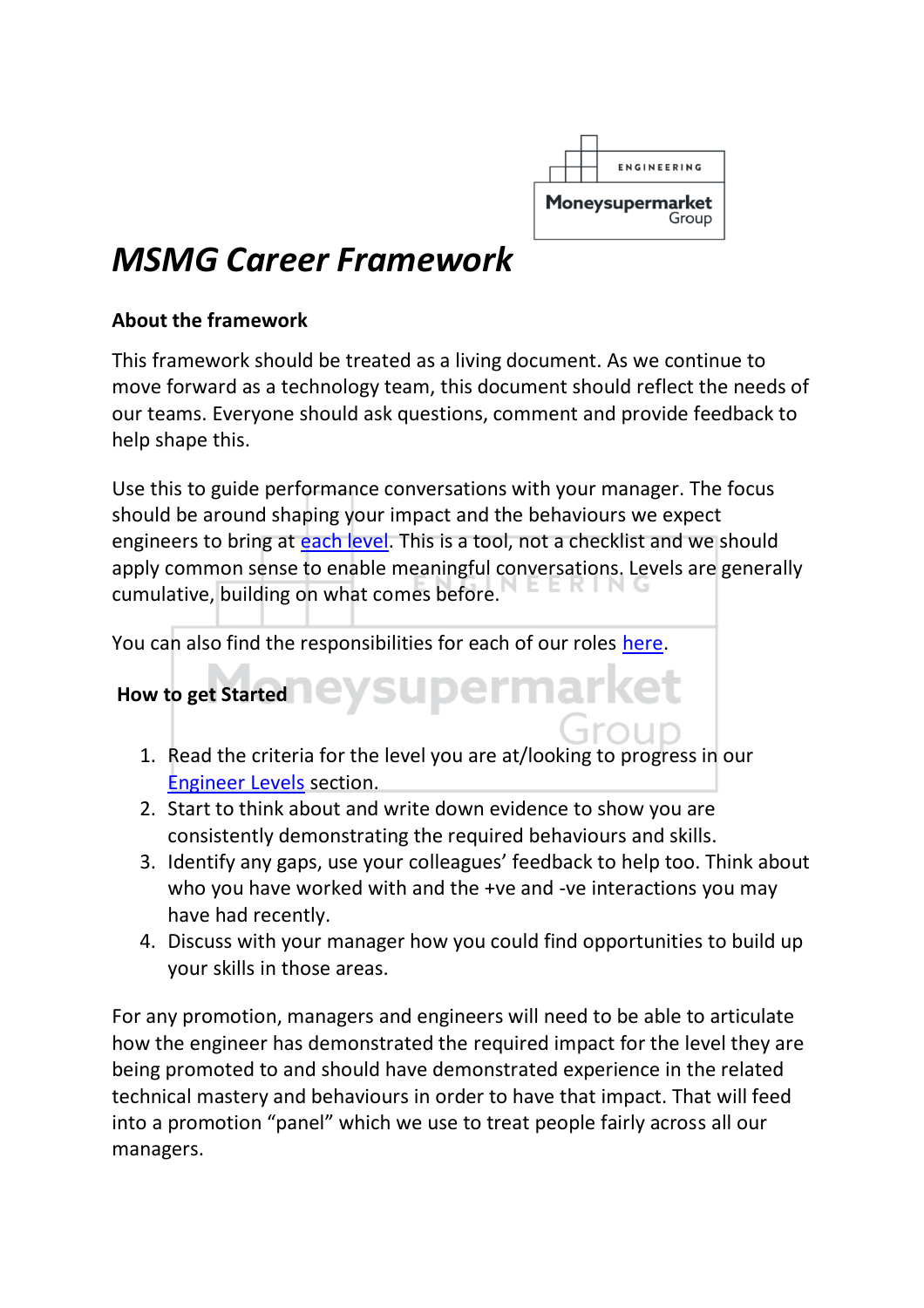### <span id="page-1-0"></span>*Engineer Levels*

#### **Career Pathways**

#### **Engineer Path**

Engineers focus on delivering value to the business by building and maintaining software as part of their team. [Associate,](#page-2-0) [Professional,](#page-3-0) [Senior,](#page-4-0) [Tech Lead,](#page-5-0) [Test](#page-7-0)  [Lead](#page-7-0)

#### **Technical Leadership Path**

Here, individuals focus on deep technical expertise and growing and honing their technical skills, leading by example, and developing the team's technical skills and ability to solve problems.<br> **ENGINEERING** 

[Principal Developer](#page-9-0)

# People Leadership Path<br> **MONEYSUDErmarket**

Here, individuals with development and leadership expertise focus on leading, organising, inspiring and growing the teams to deliver value to the business.

[Engineering Manager](#page-11-0)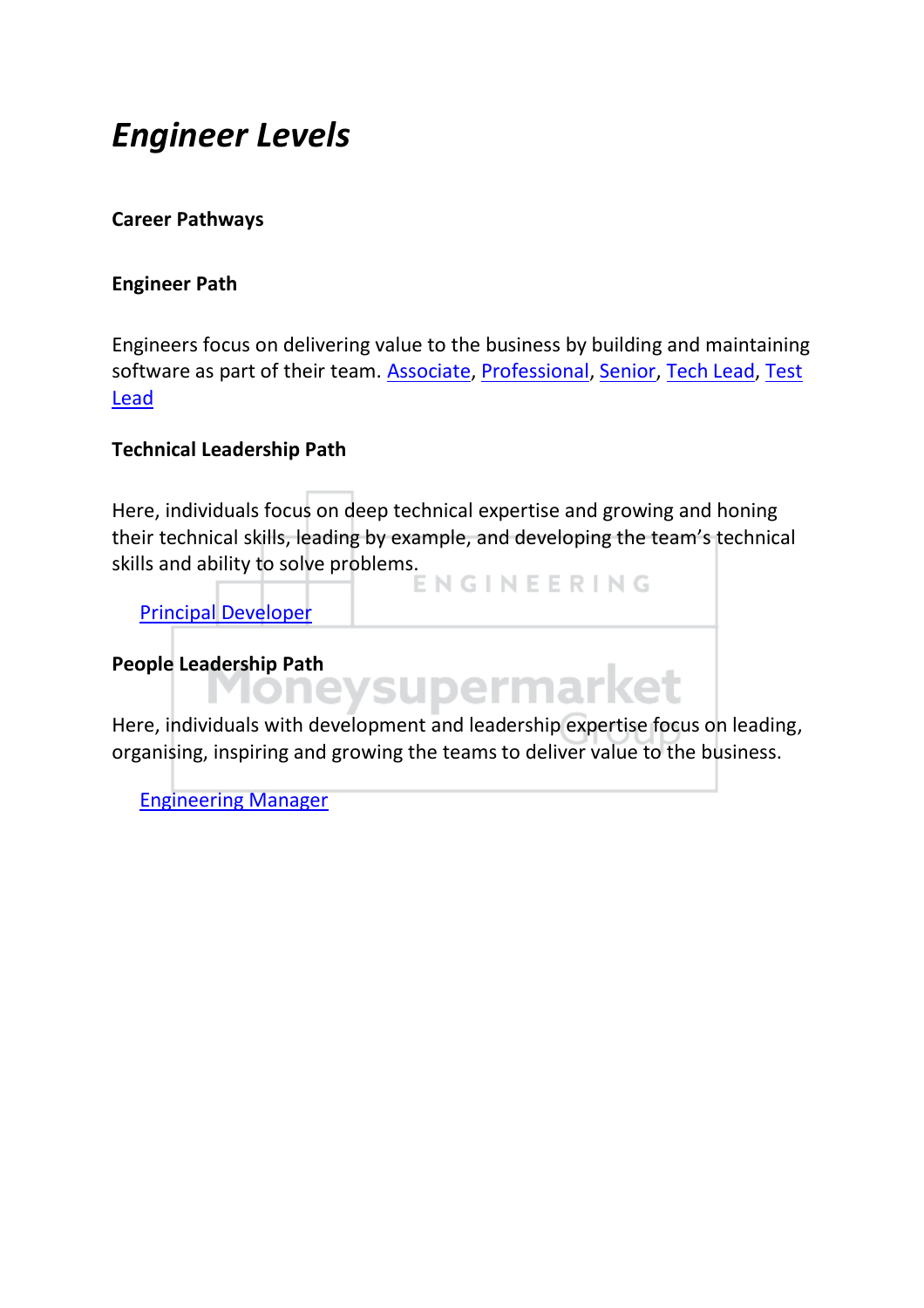### <span id="page-2-0"></span>*Associate*

#### **Scope -> Task**

### **Roles: [Responsibilities of a Developer and QA](#page-12-1)**

#### **Impact**

- Able to deliver an item of work with tests, pairing for more complex problems (be that from a testing or developing angle)
- Highlights issues and suggests feedback (could be through 3 Amigos, Reviewing PRs, Retros etc)

#### **Technical Mastery**

- Proactively improves the team's code base and test coverage
- Supports the application and provides resolutions to incidents
- Understands the system architecture for their team, how it's used, what the goal is  $\Box$ **TIME**

**ENGINEERING** 

- Highlights when something isn't working, even when "it's how it's always been done"
- Embraces risk-taking and nimble decision making (i.e. with a new test approach or tool, not with our customers data!)

- Doesn't expect others to provide solutions, but finds options and works collaboratively to find the best approach
- Understands the focus of the team and how the team operate and deliver
- Calls out blockers quickly and looks to resolve
- Keen to progress work into production
- Picks up work proactively
- Acts in Moneysupermarket's best interest Wants to improve their craftsmanship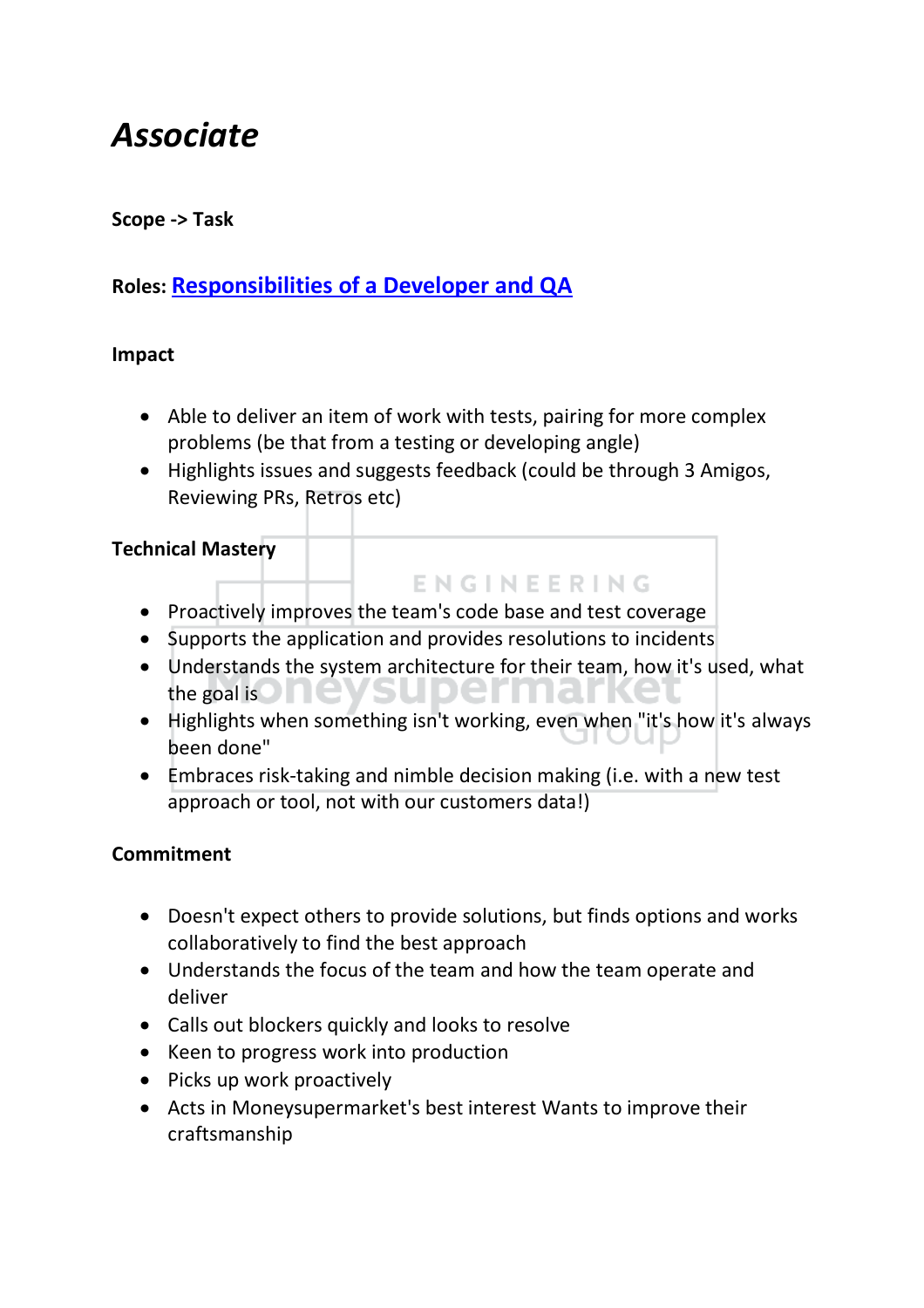### <span id="page-3-0"></span>*Professional*

#### **Scope -> Task**

#### **Role: [Responsibilities of a Developer and QA](#page-12-1)**

#### **Impact**

- Able to solve problems and deliver well-engineered solutions with robust tests
- Provides clear technical feedback or suggestions (e.g. through PR's, pairing/mobbing, Amigos)

#### **Technical Mastery**

- Influences and suggests new ideas and solutions
- Writes clear, well designed code that reflects our approach to engineering (including test frameworks)
- Makes pragmatic choices for continual progression vs over-engineering

ENGINEERING

- Finds and identifies when something isn't working, even when "it's how it's always been done
- Proactively instils quality through testing and improving the codebase

- Instinctively documents existing and new features or projects
- Keen to progress work into production and completes tasks on time
- Picks up work proactively and makes consistent, steady progress to get changes into production
- Helps others to solve their problems, is considerate with their time
- Wants to improve their own and their colleagues craftsmanship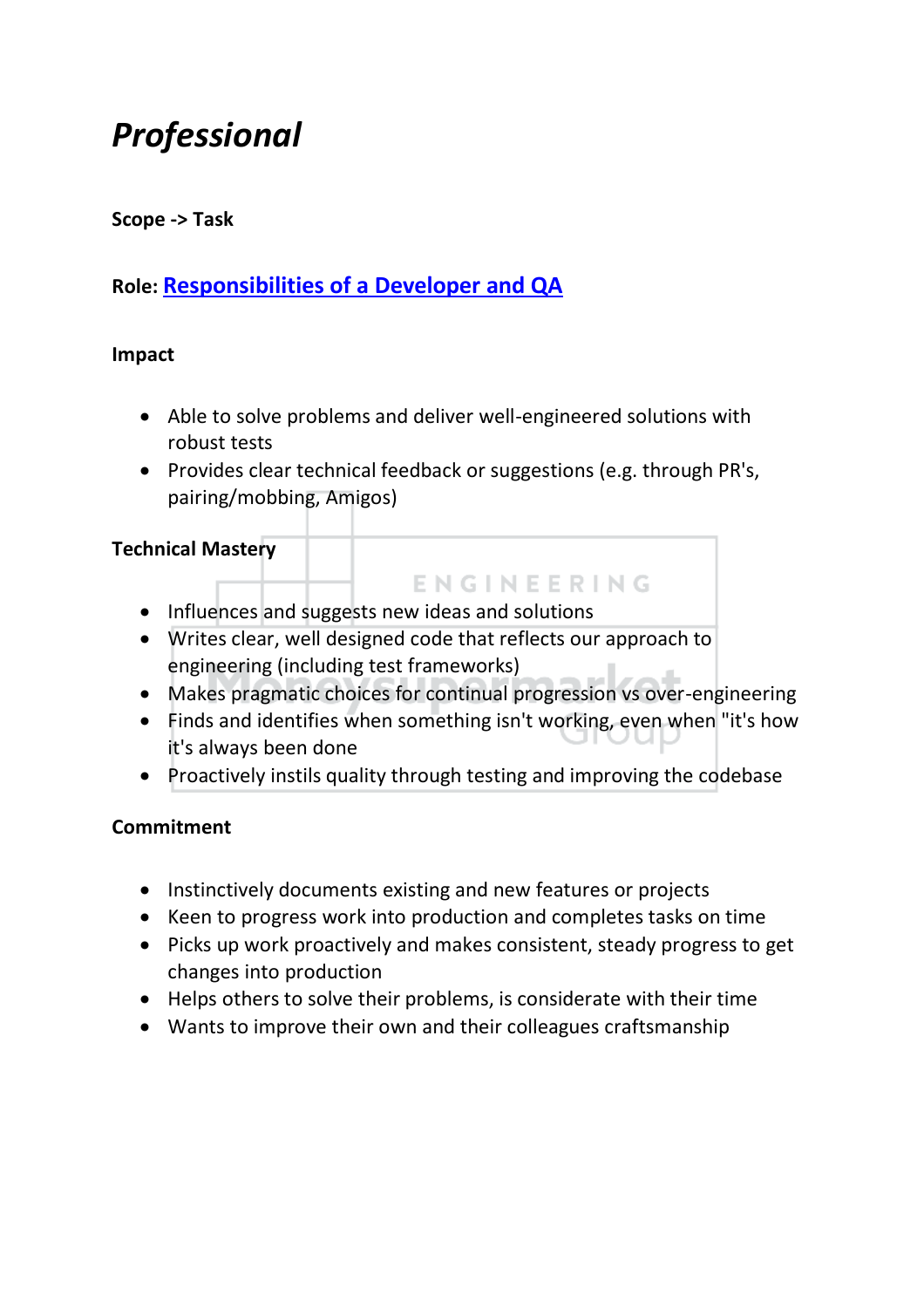### <span id="page-4-0"></span>*Senior*

#### **Scope -> Project**

#### **Role: [Responsibilities of a Developer and QA](#page-12-1)**

#### **Impact**

- Develops well-engineered features, components or medium sized projects with robust tests
- Confidently breaks down work and can lead others to deliver the feature or project

ENGINEERING

• Highlight issues and suggests feedback to ensures performant and secure solutions

#### **Technical Mastery**

- Highly proficient in their engineering discipline. Develops solutions regarded as high quality and the state of the state of the state of the state of the state of the state of the
- Quickly able to diagnose faults and confident to support the application arour under pressure
- Understands the system architecture, the infrastructure it runs on and technology choices
- Works with the wider technical community to share knowledge and contributes positive changes Identifies risk, potential and future issues with the application and raises tasks to fix
- Identifies improvements in monitoring to ensure observability of their systems

- Helps grow engineering teams by participating in hiring, providing insightful feedback to the talent team via our interview templates
- Demonstrates confidence and grit to find solutions when the path is unknown or uncertain
- Unblocks others
- Ensure delivery remains on track and demonstrates inspiring behaviours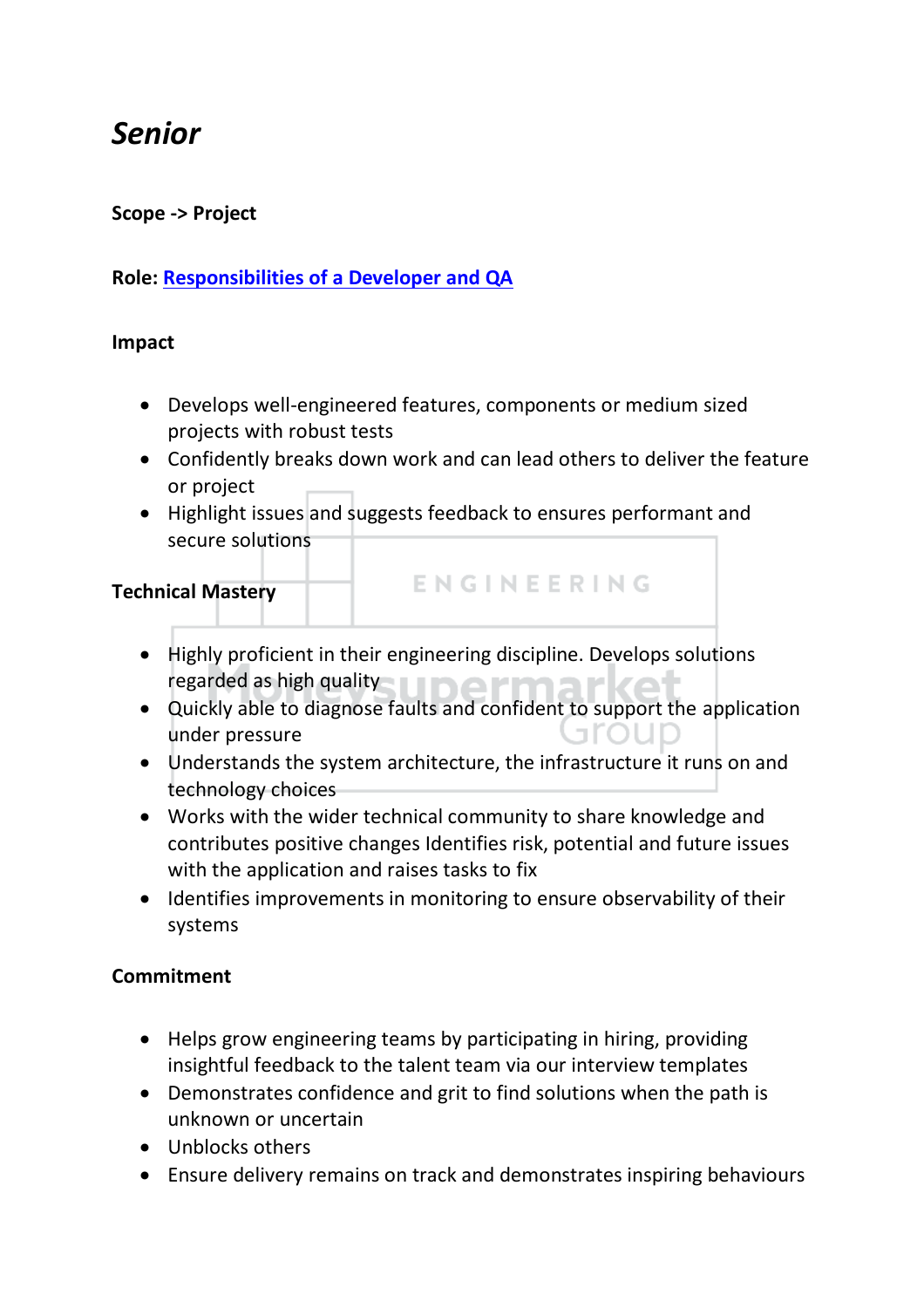### <span id="page-5-0"></span>*Tech Lead*

#### **Scope -> Team**

#### **Role: [Responsibilities of a Tech Lead](#page-18-0)**

#### **Impact**

- Successfully leads and reliably delivers on projects with high complexity and critical business impact
- Inspires and motivates the team to be better through mentoring and constructive feedback Champions and celebrates the success of the team
- Ensures their team is focussed on the right thing and aligned to deliver on the current objective ENGINEERING

#### **Technical Mastery**

- Constantly evaluating the fitness of the application, its architecture, the infrastructure it runs on and technology choices
- Is known in their team and collective for effective technical insight and contributions
- Carefully measures the accumulation of technical debt and evaluates the trade-off between continual progression and over-engineering Highlights risk and complexity and can articulate technical lingo to nontechnical audiences
- Stays up to date with the latest trends in technology and evaluates their use to solve problems
- Demonstrates technical skills outside of code, and leads the design process for complex technical problems in their team or collective

#### **Commitment**

• Committed to the product they work on, aware of its impact and can help steer its vision technically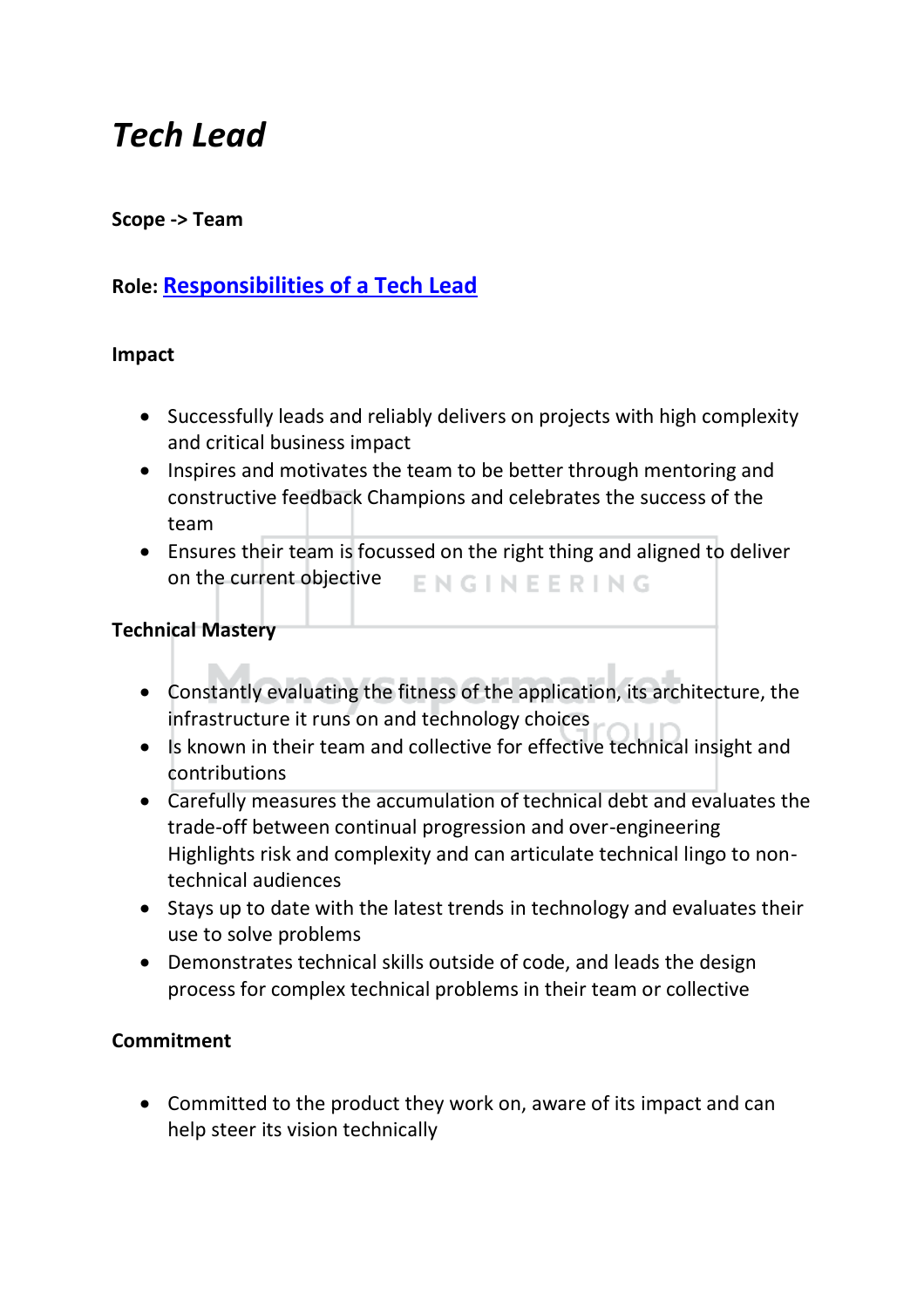- Great working relationship with product and design to effectively collaborate on solutions
- Constantly increasing the productivity of the team and reducing the waste on the other end

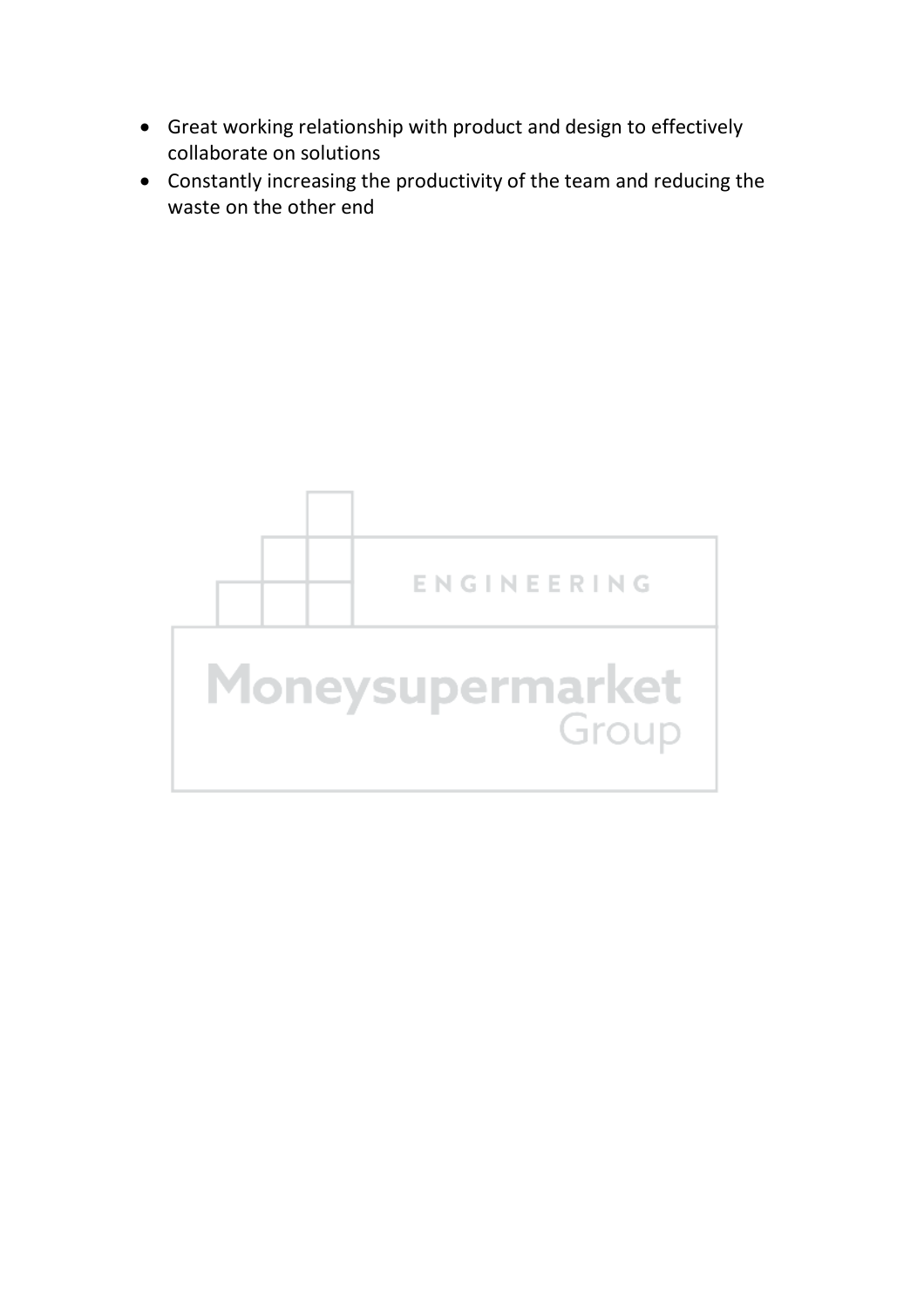### <span id="page-7-0"></span>*Test Lead*

#### **Scope -> Teams**

#### **Role: [Test Lead](#page-16-0)**

#### **Impact**

- Ensures teams are sharing best practices, within your vertical as well as across other verticals within Engineering and we have an effective approach to testing across multiple areas
- Inspires and motivates the testers (and non-testers) in our teams to be better through mentoring and constructive feedback
- Ensures teams are considering all types of risks, including Security, Performance, and Accessibility as well as functional.
- Fosters a collaborative approach to quality assurance and testing

- Technical Mastery<br>**MONEYSUDErmarket** • Looks to advance/review our automated testing strategy- identifying
	- opportunities for improvement and ensuring teams are using automation where appropriate
	- Is known in their teams collective for effective technical insight and contributions with a testing view
	- Advise and guide on the quality and testing approach for major projects and initiatives
	- Stays up to date with the latest trends in testing and evaluates their use to solve problems
	- Ensures everyone in your area understands quality and testing best practices, both those agreed by your team and in the industry

- Helps to drive our internal testing communities and guilds
- Great working relationship with Tech Leads to ensure the right outcomes for our users.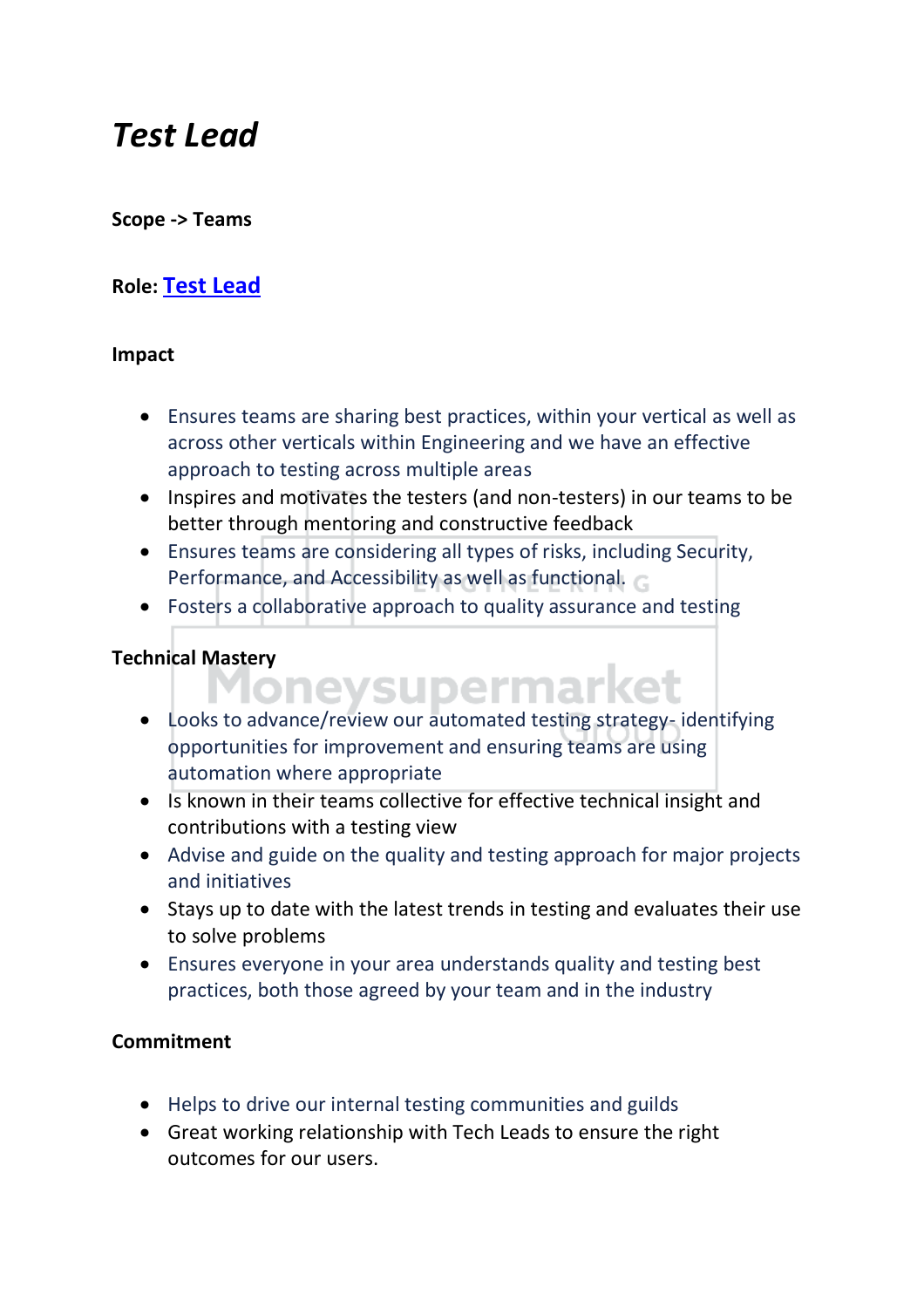- Along with other technology leaders, drive the development and improvement of our QA and SDLC best practices across all of Moneysupermarket group
- Helps solve problems affecting the team or our customers

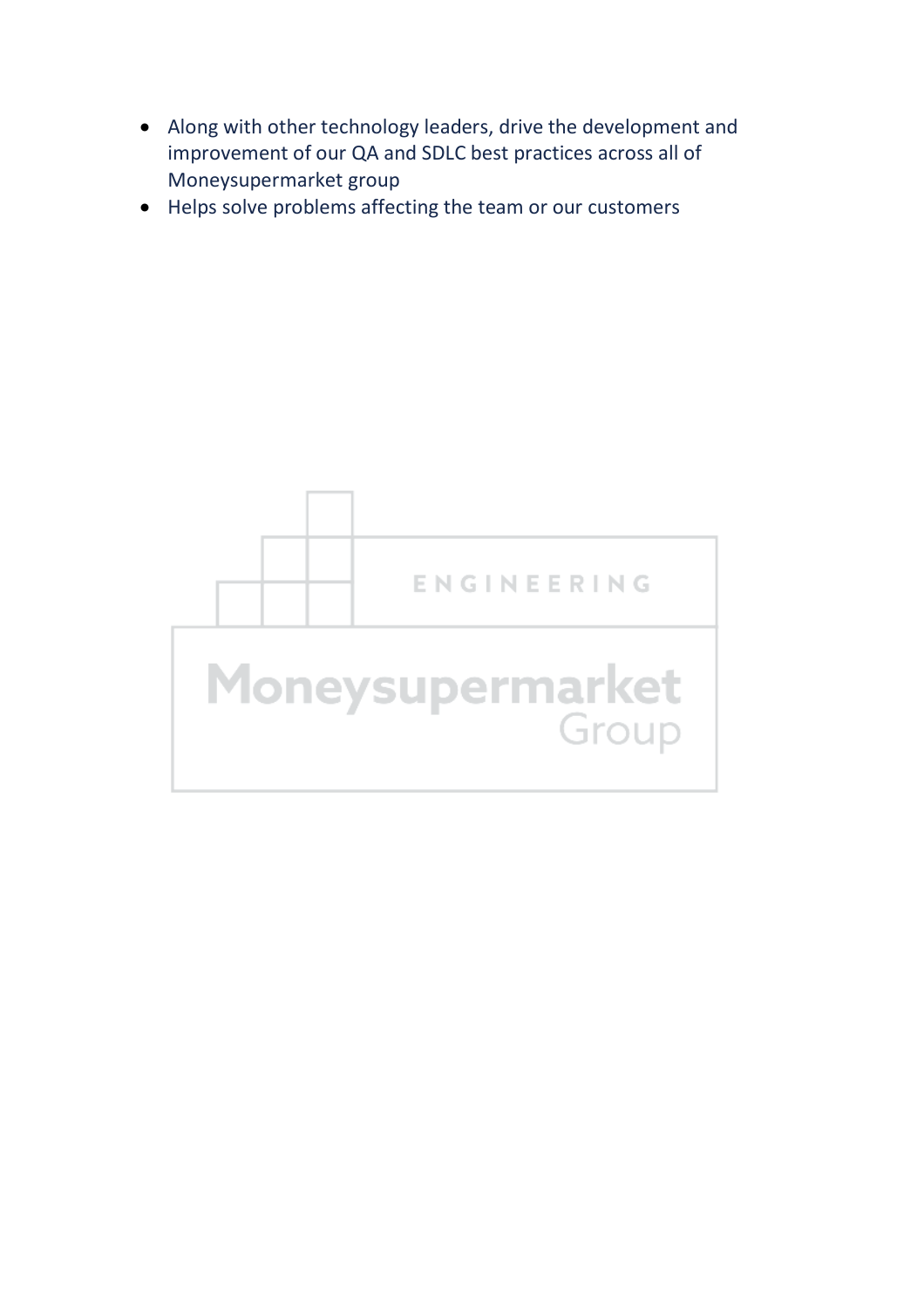### <span id="page-9-0"></span>*Principal Developer*

#### **Scope -> Area or Collective**

#### **Role: [Responsibilities of a Principal Developer](#page-21-0)**

#### **Impact**

- Drives success through innovative solutions, reducing costs, increasing revenue Known as a force multiplier to solve our gnarliest challenges or projects
- Works cross domain, cross team, aligning and defining architecture Demonstrates to individuals a better way of doing things
- Calm and collected and knows how to solve problems with the team effectively Confident to make decisions and communicate them effectively

#### **Technical Mastery**

- onevsupermarl • Ensures our products are efficient and scalable for years to come
- Comprehensive coding and engineering skills, able to work across a wide range of platforms & technologies
- Subject matter expert for technology, able to evangelise new platforms and techniques
- Strong understanding of modern industry standards, including cybersecurity and cloud development practices
- Able to build solid working knowledge of internal systems, able to design solutions that can integrate easily and effectively where needed Helps us to stop reinventing the wheel with repeating problems in teams

- Ensures quality and architectural patterns adopted within their area and the wider group
- Drives successful technical initiatives that improve performance, productivity and quality in a large-scale environment Strives to deliver better platforms and developer experience. Helps teams focus on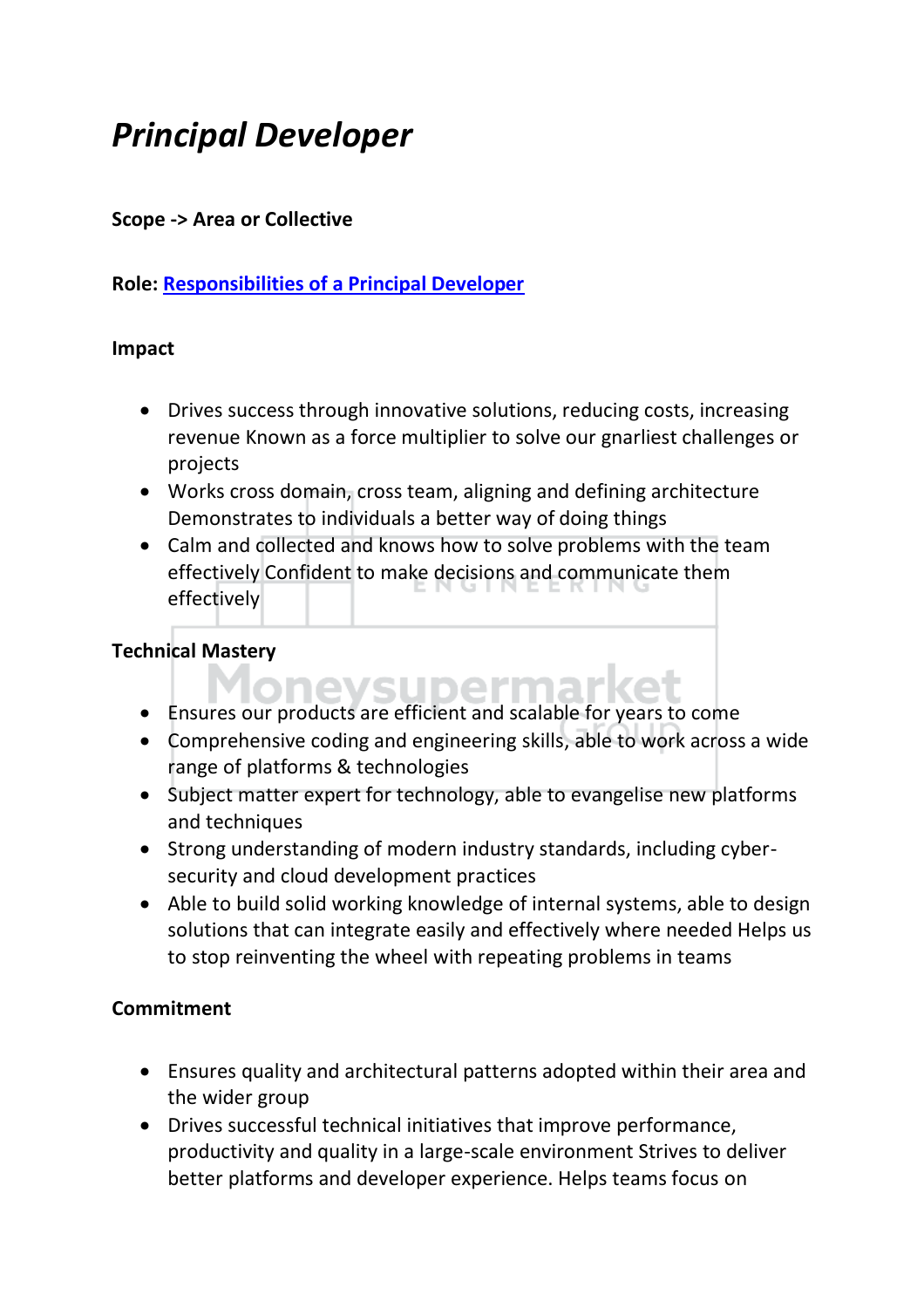finding the most pragmatic approach Takes the initiative to lead, without being asked

• Strong communicator of ideas, an ambassador for Moneysupermarket promoting the brand as technology leader

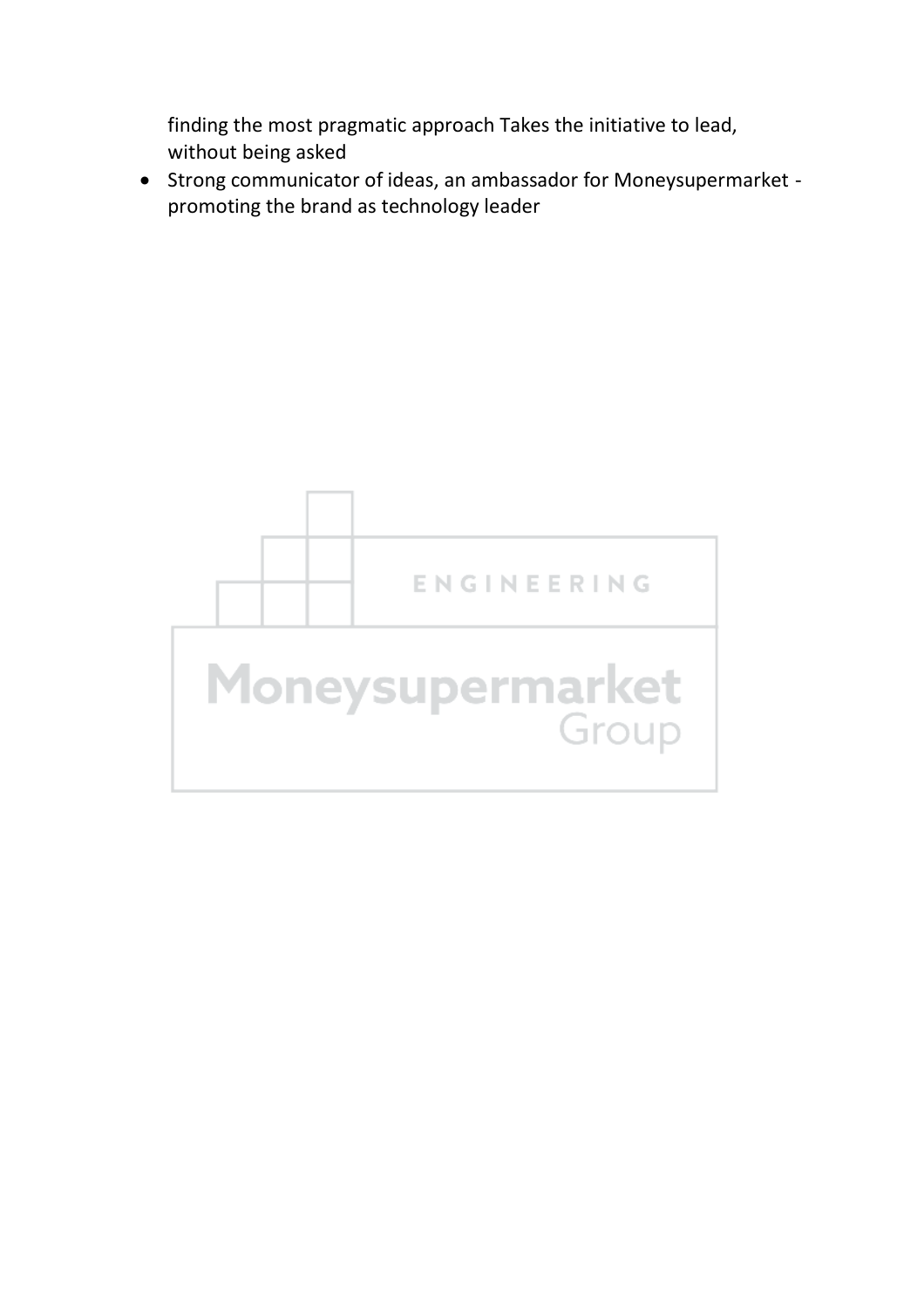## <span id="page-11-0"></span>*Engineering Manager*

#### **Scope -> Area or Collective**

#### **Role: [Responsibilities of an Engineering Manager](#page-24-0)**

#### **Impact**

- Make sure our teams are organised effectively and we have the right people working in the right way on the work that matters most
- Instils a desire to be better and promotes engineering excellence within their teams
- Enables psychological safety in teams to empower them to make and own decisions for speed vs quality
- Quickly onboards new teams members and sets them up for success

#### **Leadership**

- Sets a high bar for individual performance.
- Appropriately manages performance concerns
- Collaborates with teams to help drive our strategy and ensure teams are the best they can be
- Sets meaningful objectives for their reports to enable personal growth and team success
- Helps individuals be better colleagues and better developers through mentoring and encouraging safe, open feedback
- Represents and champions individuals in Promotion Panels

- Help Moneysupermarket be an even more awesome place to be
- Aligns team to be customer focussed, striving to save more money for our users
- Actively contributes to our recruitment and retainment of high performing individuals
- Ensures resourcing is never a problem with teams, manages flight risks, identifies and nurtures talent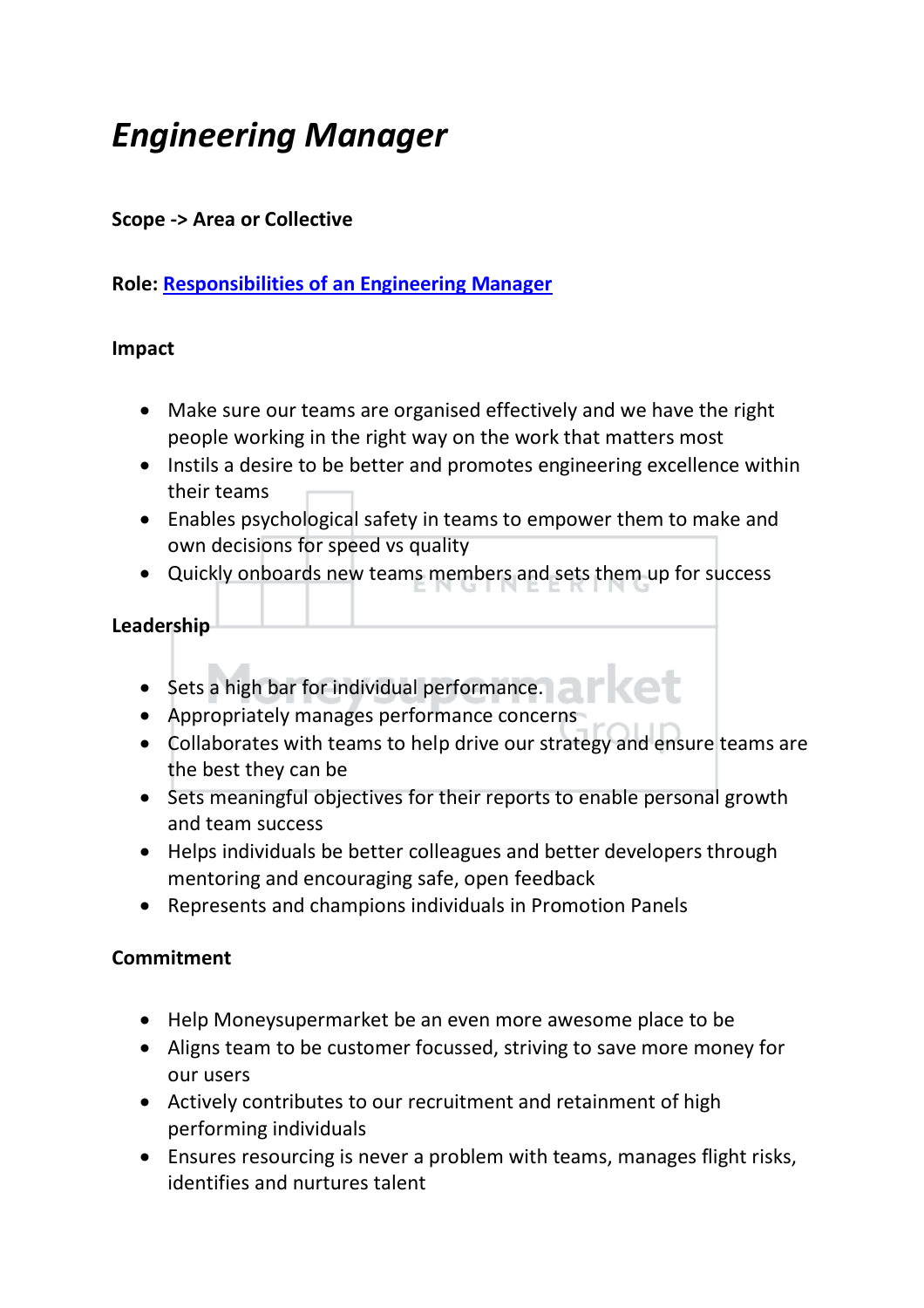## <span id="page-12-0"></span>*Roles and Responsibilities*

Here you will find all the Responsibilities for each of our levels. This goes into detail of the day to day activities where your [level](#page-1-0) has a focus on behaviours

<span id="page-12-1"></span>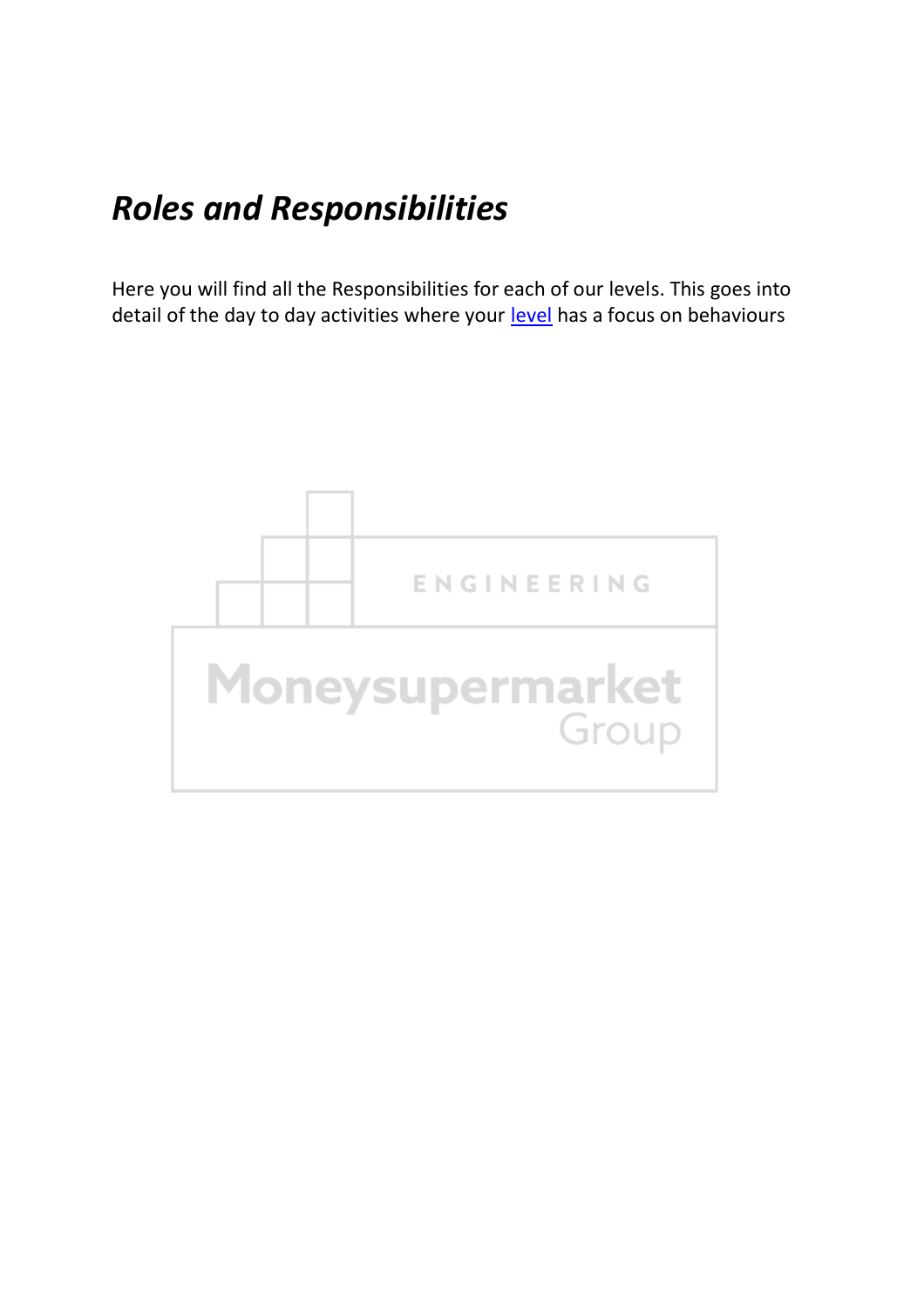## *Responsibilities of a Developer and QA*

(Delivery)

**To focus on consistently delivering working software to the standards we expect**so that we are always delivering value to Moneysupermarket Group. This is the collective responsibility of my team but I take responsibility as part of my team.

**To ensure deliverables meet the acceptance criteria** so that we do not waste time reworking them.

**To ensure all code is thoroughly tested through automated tests (unit, integration, acceptance tests) before it reaches production** so that we have confidence it has met the criteria given, we get fast and reliable feedback and the software is robust enough that we can confidently modify/extend it without breaking the existing functionality.

**To only work on features when I am satisfied, I have enough information to do so,** so that we do not waste time reworking them.

(Best practices for engineering)

**To understand and adhere to the software quality standards and principles agreed by my team and the wider development team** so that work is done to the highest possible quality.

Group

**To encourage my team members to adhere to the practices and principles my team has committed to and if they are consistently not doing so, to raise this as an impediment** so that we are doing work efficiently and of the highest quality.

(Tech Decisions and architecture)

**Responsible for being involved in the technology decisions in my team – understanding why we're making the decisions we are and actively**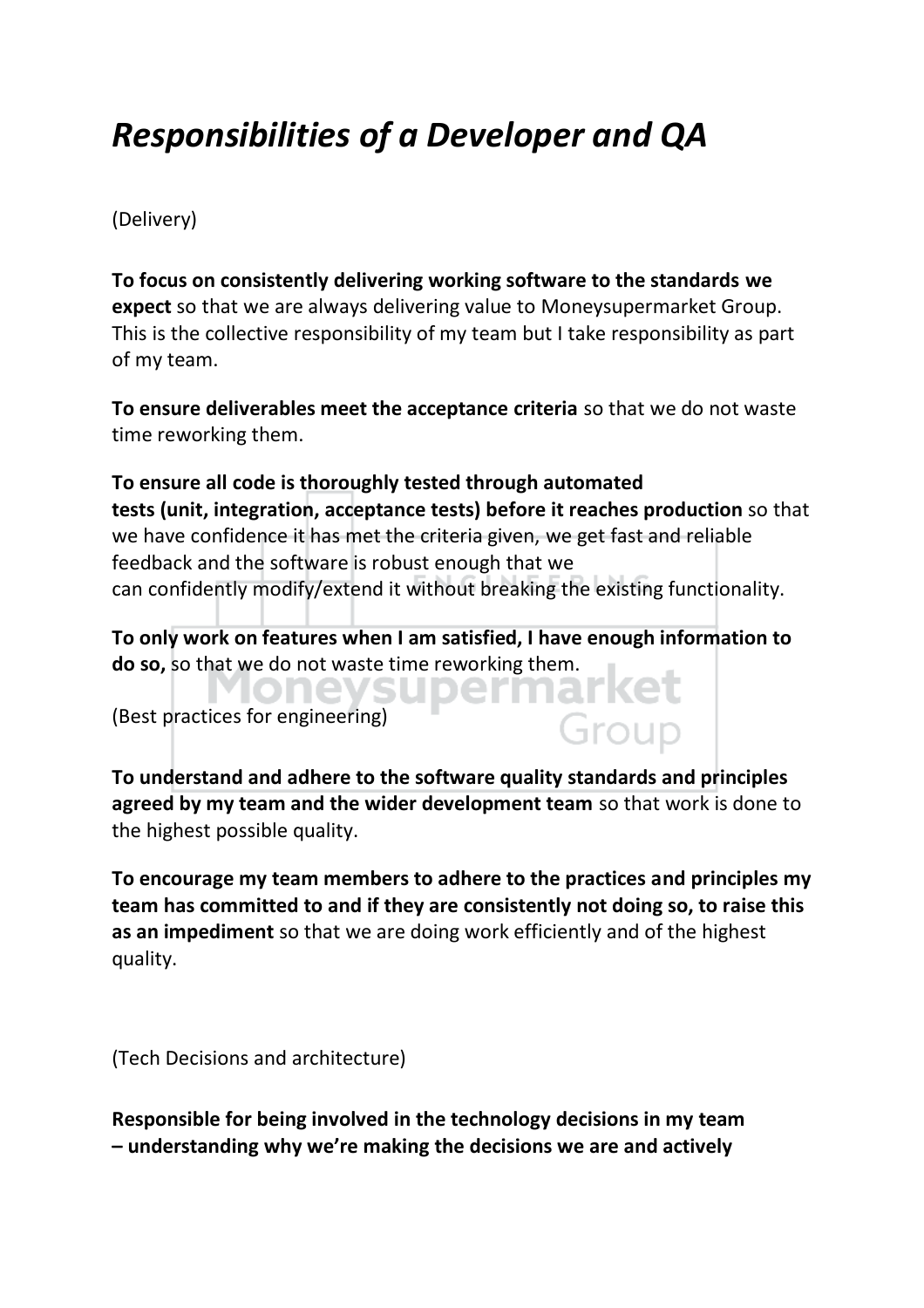**contributing to them** so I am able to make good decisions as I carry out my work and have a shared sense of ownership overall.

(You build it you run it)

**Responsible for building and maintaining the products and services in my team, they are well supported and kept in a good condition** so our services remain stable and reliable for our customers and we're able to produce software of the highest possible quality in the fastest possible time and will be able to continue to do so in the future.

(Break down stories)

**Actively engage in the process of refining stores into the technical activities required to deliver the story** so that you understand the problems we're trying to solve, are able to influence the way we approach them and able to take a sense of ownership and commit to our delivery.

(Blockers)

**To raise any impediments I have to my team and my department** so that I'm able to do my work and everyone is aware of any issues I am facing.

**To help remove impediments raised by my team and my department** so that no one is being held up and we can focus on creating value for the business.

(Grow & Learn)

Accept that continuously learning is part of what it is to be a software developer or quality analyst.  **To take the time to improve my skills by taking advantage of other resources available** such as the Grow Platform, so that I am continually improving my ability to do my job and consistently delivering value to MSMG.

(Commitment & Communication)

**To be considerate with my time to my team and to help others & turn up promptly to team meetings including stand up, retrospective and**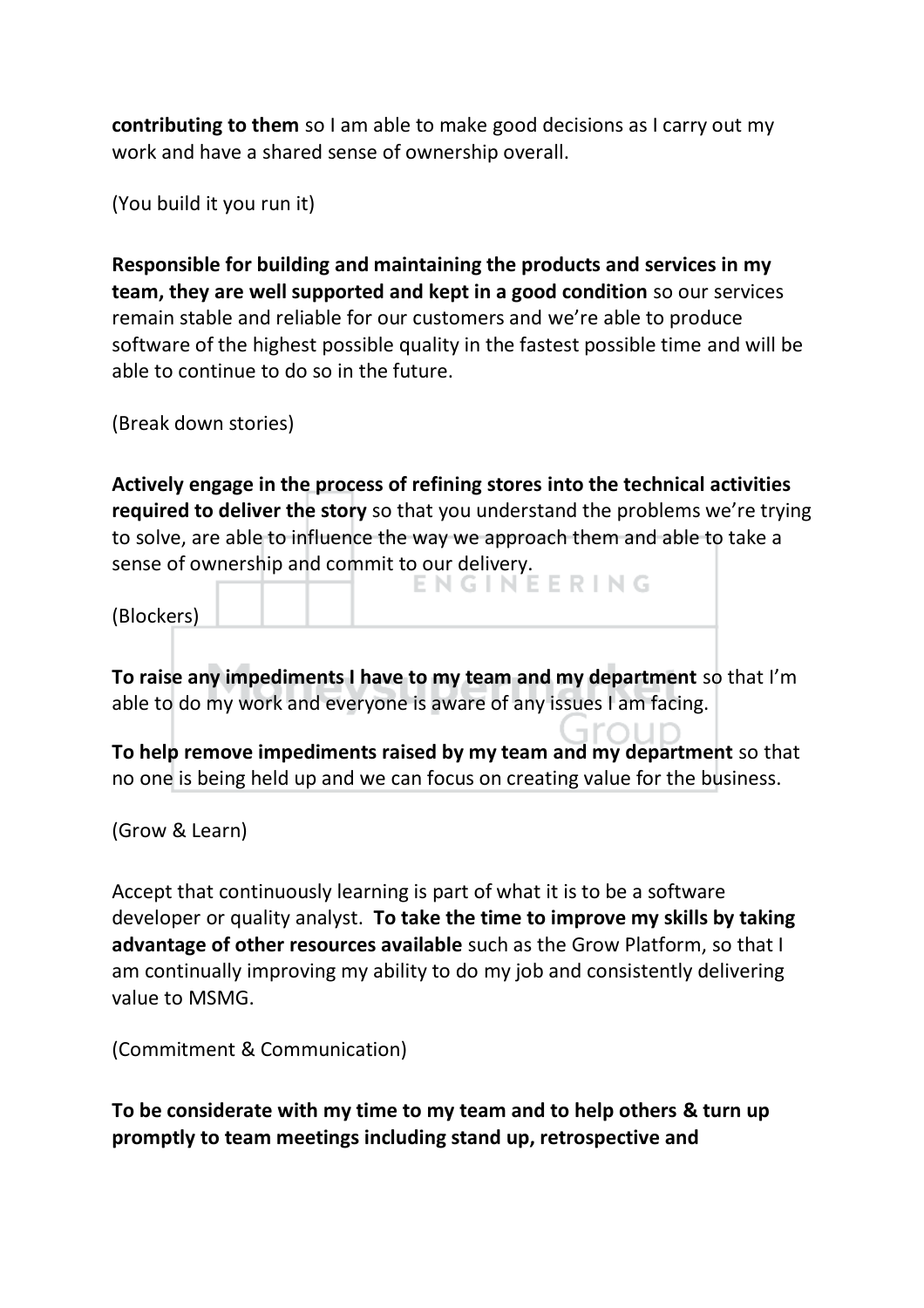**planning** so that I am not acting as an impediment for anyone else and we are all able to get the most out of the time we are at work.

**To ensure everyone in my team knows what I'm working on and that the progress of my work is visible and accurate** so that everyone has a clear understanding of where we are, what's going on and we're able make good decisions based on that information

**To execute efficiently any action's that have been assigned to me either from my team or from the department as a whole** so that we are effectively continuously improving our working practices and processes.

(Collaboration & Psych Safety)

**To be actively engaged and involved in all stages of delivery (discovery, analysis, planning, design, development and testing) and collaborate with all disciplines,** so that you understand the problems we're trying to solve, are able to influence the way we approach them and able to take a sense of ownership and commit to our objectives and goals.

**To have the courage to say when something is not right and equally to take the initiative to do something about it** so that we can deal with disappointment early rather than letting things become bigger problems later on. Group

**To behave as a supportive, collaborative team member** so that we are able to produce software of the highest possible quality in the fastest possible time that delivers to customer and commercial need and the MSMG strategy.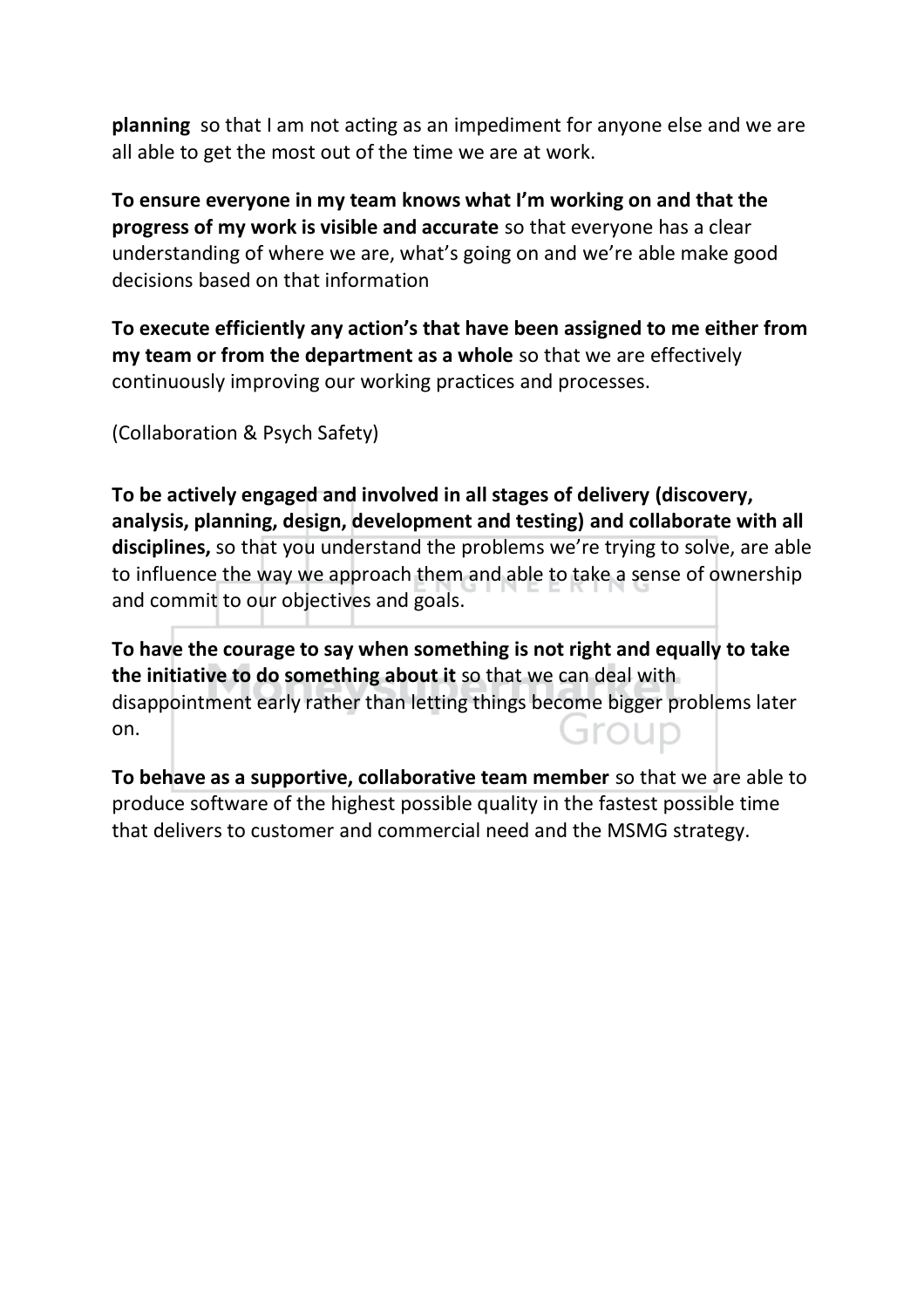### <span id="page-16-0"></span>*Responsibilities of a Test Lead*

Building a quality culture..

#### **..Within your area**

- Own the quality assurance strategy for multiple squads across your vertical and be constantly driving continuous improvement of quality practices.
- Advise and guide on the quality and testing approach for major projects and initiatives
- Foster a collaborative approach to quality assurance and testing .
- Ensuring teams are considering all types of risks, including Security, Performance, and Accessibility as well as functional.
- Ensure everyone in your vertical understands quality and testing best practices, both those agreed by your team and in the industry
- Help solve problems affecting the team or our customers

# **..Across MSMG oneysupermarket**

- Ensure teams are sharing best practices, within your vertical as well as across other verticals within Engineering and we have an effective approach to testing across multiple areas
- Along with other technology leaders, drive the development and improvement of our QA and SDLC best practices across all of the Moneysupermarket group

#### **Automation and Tooling**

- Constantly advancing our automated testing strategy identifying opportunities for improvement and ensuring teams are using automation where appropriate
- Researching and experimenting with and recommending new tools, and working with the team to build tooling where appropriate.

#### **Grow and Develop**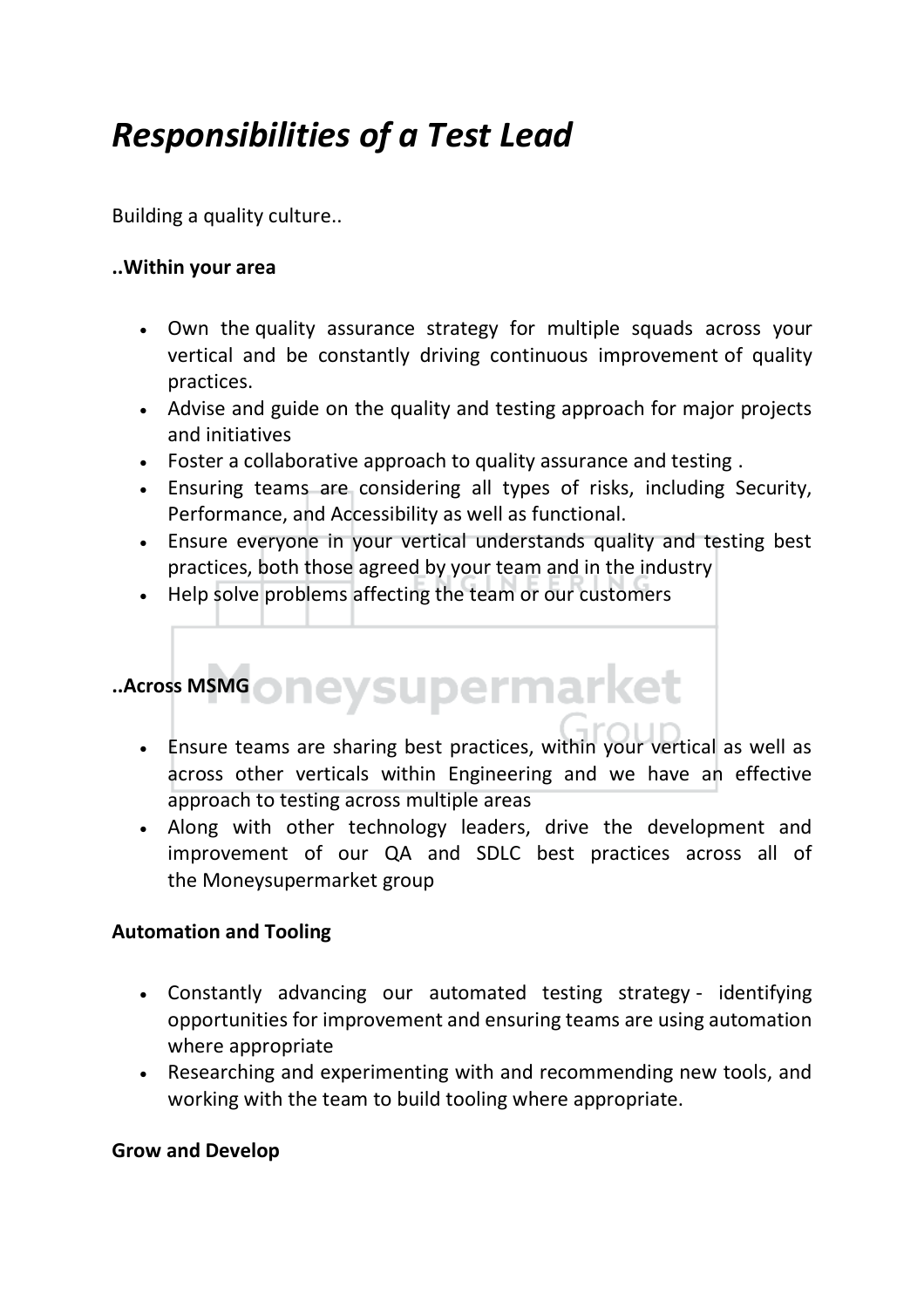- Mentoring and Coaching other engineers not just testers to help build their skills
- Helping to drive our internal testing communities and guilds
- Keeping up to date with industry developments via blogs / webinars / attendance at conferences, encouraging engineers to do the same, then bringing that knowledge back to your teams and the wider business.
- Helping to bring the right people in to the business and building diverse teams by being a part of our Recruitment process

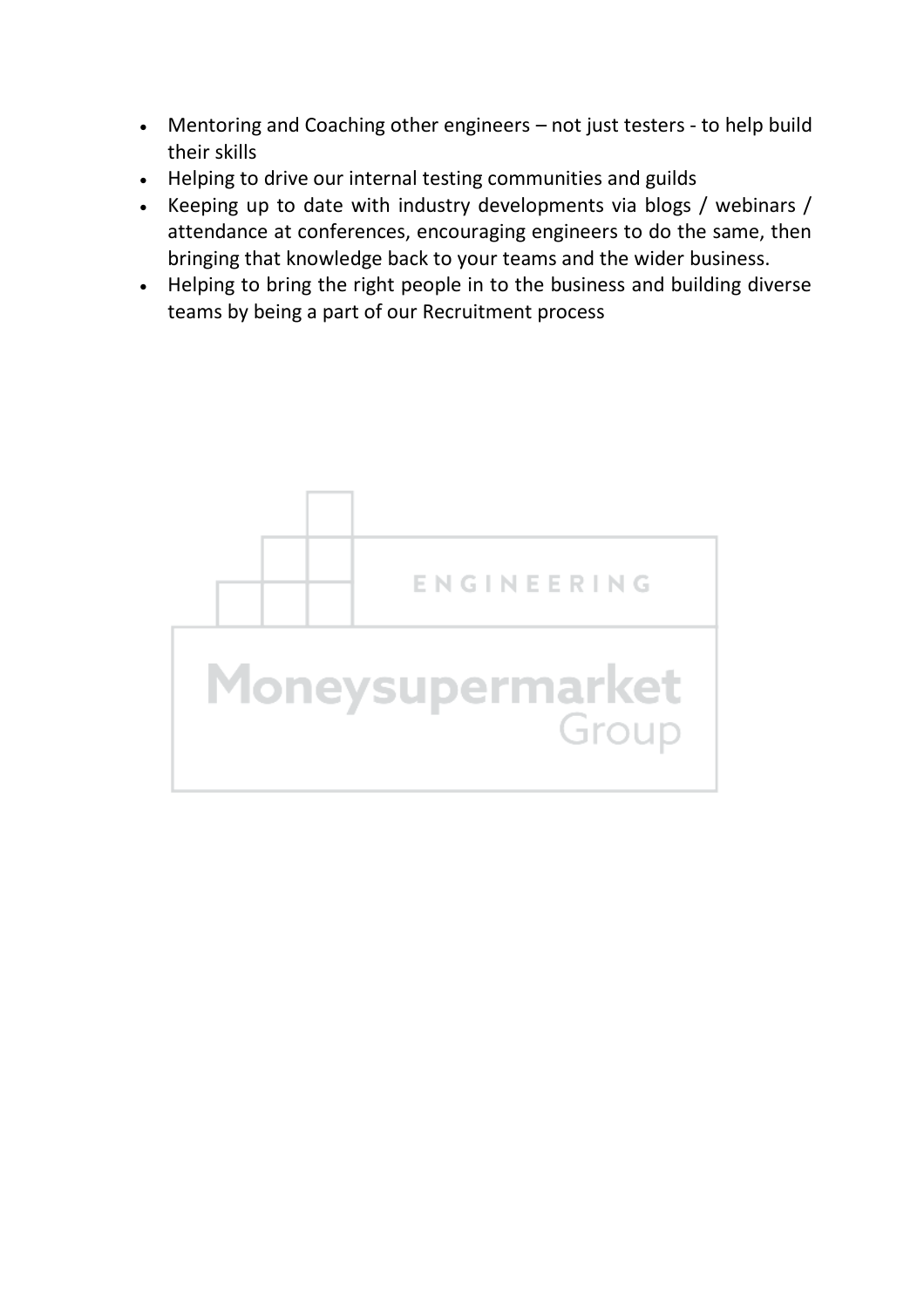### <span id="page-18-0"></span>*Responsibilities of a Tech Lead*

#### **(Blockers)**

**To remove impediments in the team and to raise the ones I can't to the appropriate person/s outside of the team and ensure they are dealt with** so that we are not being held up and can get on with delivering value as efficiently as possible.

#### **(Accountable for the board)**

**Responsible for ensuring the progress of work the team is undertaking (from story to release) is well managed and clearly visible both to the team and to our stakeholders**, so that we are able to effectively track and manage our work

**Responsible for ensuring the process we use for managing and tracking our work is effective and we are continuously improving it** so we can be confident we are managing our work as efficiently as possible.

**(Break down stories)** 

moveunormarkot **Responsible for ensuring features/stories are refined into the technical activities required to deliver the story and the team has a clear understanding of how they will be developed and delivered** so we have a good understanding of the technical work required to deliver a story and a means of tracking and managing progress.

**(You build it you run it/own the code base)** 

**Responsible for building and maintaining the products and services in my team, making sure the team has a sense of ownership ("you build it, you run it"), they are well supported and kept in a good condition** so our services remain stable and reliable for our customers and we're able to produce software of the highest possible quality in the fastest possible time and will be able to continue to do so in the future.

**To ensure the software my team is responsible for is healthy and that its health is visible to my team and the wider development team** so that we can all focus on improving it, know where the most technical debt and legacy code is and best understand how to manage and mitigate it.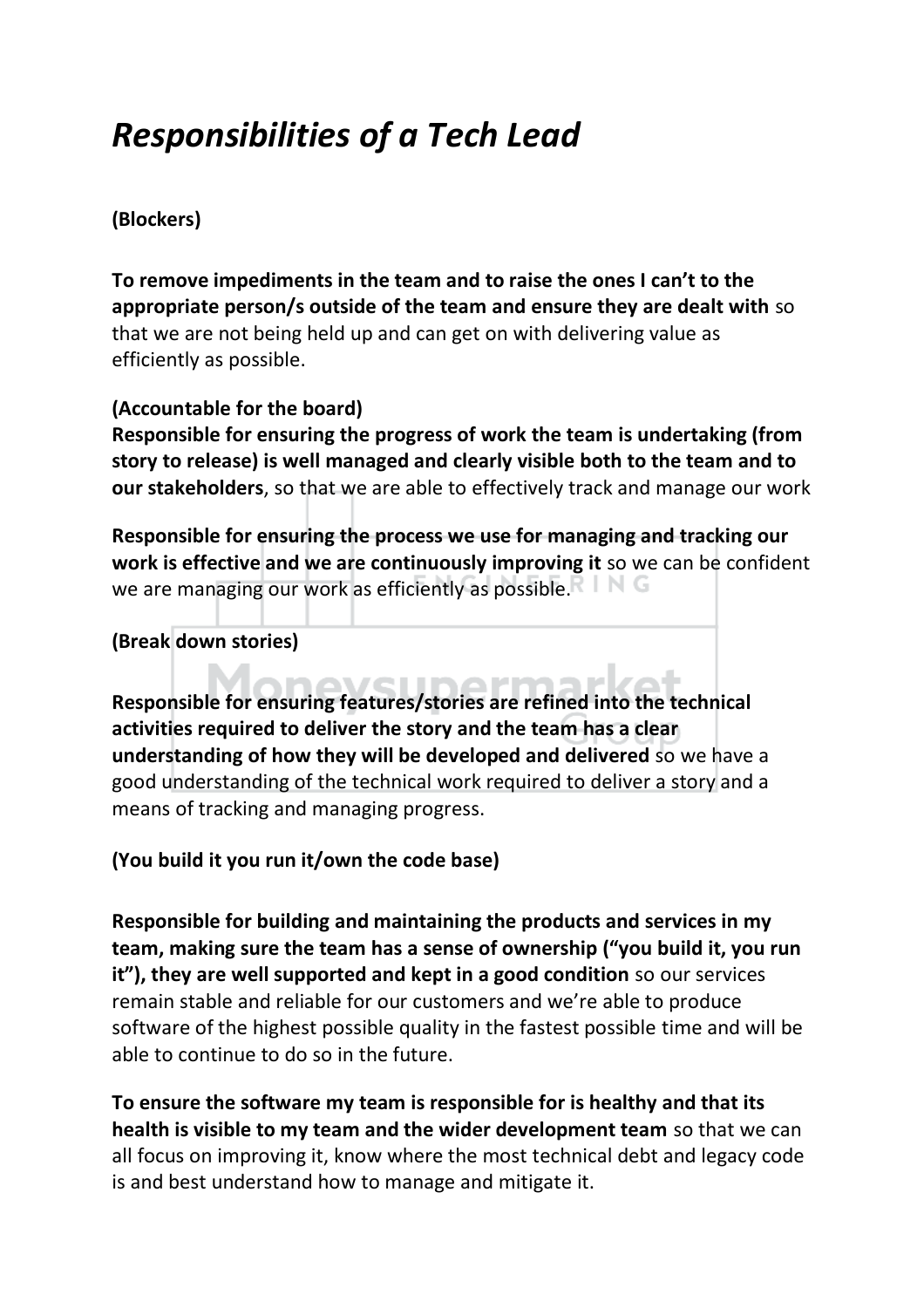#### **(Tech leads contribute code)**

**Actively contributing to the development and maintenance of the software our team is responsible for** so that I have a good understanding of the codebase, able to support the team in decision making and able to use it as an opportunity to coach other developers in the team.

#### **(Best practices for engineering)**

**It are ultimately my responsibility that all the developers & QAs in my team are adhering to the software standards and best practices agreed by my team and the wider technology team** so that work is done to the highest possible quality.

**To understand and be able to talk about and explain to my team the importance of principles of good software design and development** so that we are able to produce software of the highest possible quality in the fastest possible time and will be able to continue to do so in the future.

**To act as example to all the members of my team by being the person who most closely follows the principles and practices, we have committed to** so that everyone on my team feels confident they can too.

# **(Team technology decisions)**

**Responsible for all technology decisions in my team – ensuring we have an effective process for making technology decisions, there is a good understand of the technology decisions in my team and the decisions are documented** so we are empowered to make technology decisions and everyone on my team feels confident they can too.

**Responsible for knowing the boundaries for my team's technology decision making and where decisions may have a wider impact or consequences. When they do, responsible for ensuring others are engaged in that decision making or it is taken to the appropriate forum –** so we can be confident and empowered to make technology decisions and they are not diverging from where we have common shared concerns.

#### **(Coaching the engineers in the team)**

**Responsible for coaching the developers & QAs in my team learn better ways of doing things and helping them improve their skills** so that we all become better at our jobs and we are growing our talent.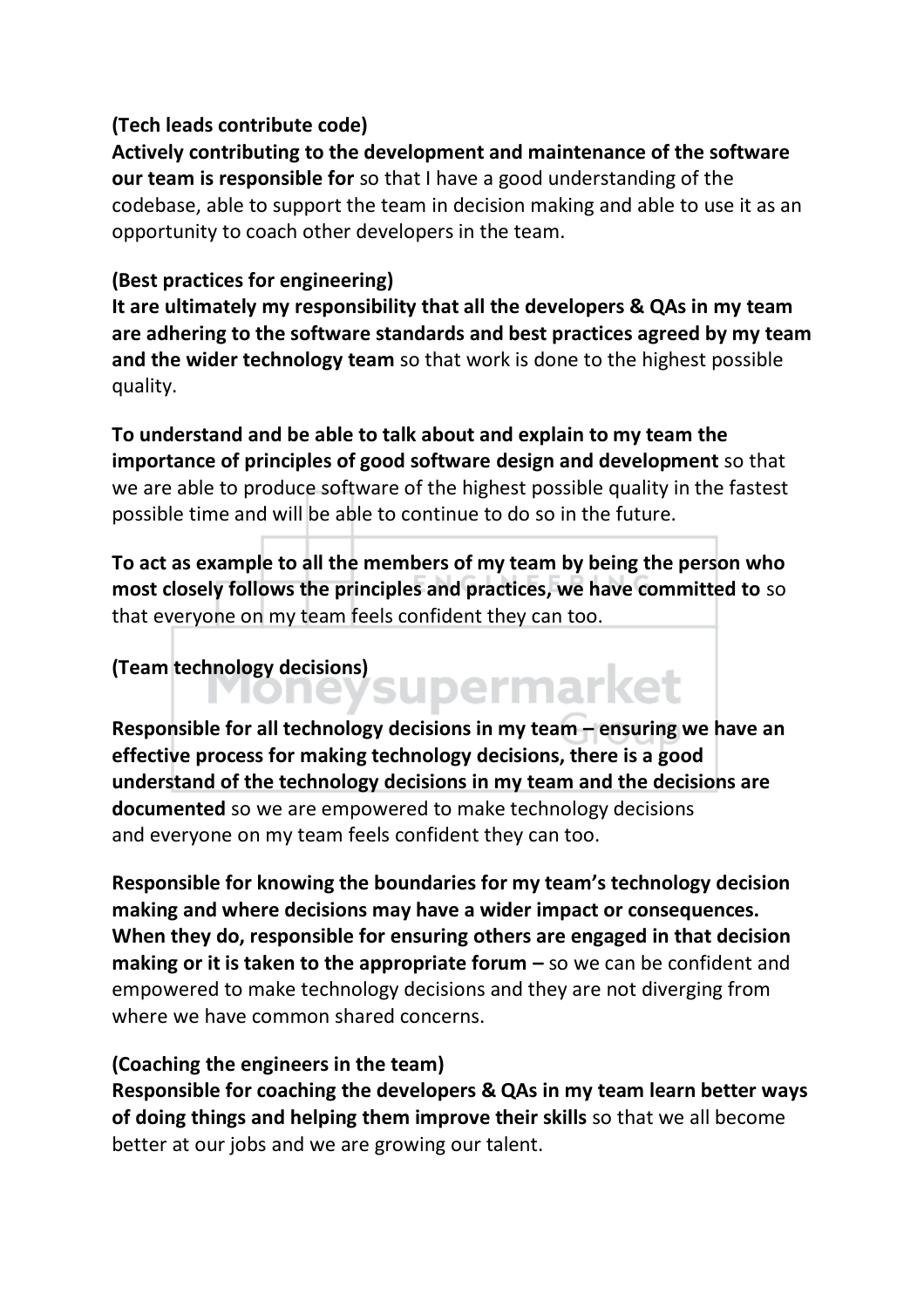#### **(Tech debt prioritisation)**

**Responsible for tracking all operability requirements (e.g. CI/CD improvements, maintenance, security, tech debt), ensuring they are fed into the team prioritisation process and product roadmap and well-articulated so our Product Manager understands the benefits and risks** so that we can ensure we have the right balance of operability & feature development, be confident our software is safe, reliable and secure, are able to produce software of the highest possible quality in the fastest possible time and will be able to continue to do so in the future.

#### **(Collaboration & Psych Safety)**

**Ensuring my team is working effectively as a team. The team is highly collaborative, and everyone is involved in all stages of delivery (discovery, analysis, planning, design, development and testing)** so that the team feels highly engaged and there's a sense of shared ownership and accountability for our outcomes.

**Ensuring there are high levels of psychological safety and trust in my team. All team members feel safe to speak out and ask questions and challenge each other** so that we have an inclusive environment which values diversity of thought and because many studies have shown psychological safety is key to creating high performing teams.

**To behave as a supportive, collaborative team member** so that we are able to produce software of the highest possible quality in the fastest possible time that delivers to customer and commercial need and the MSMG strategy.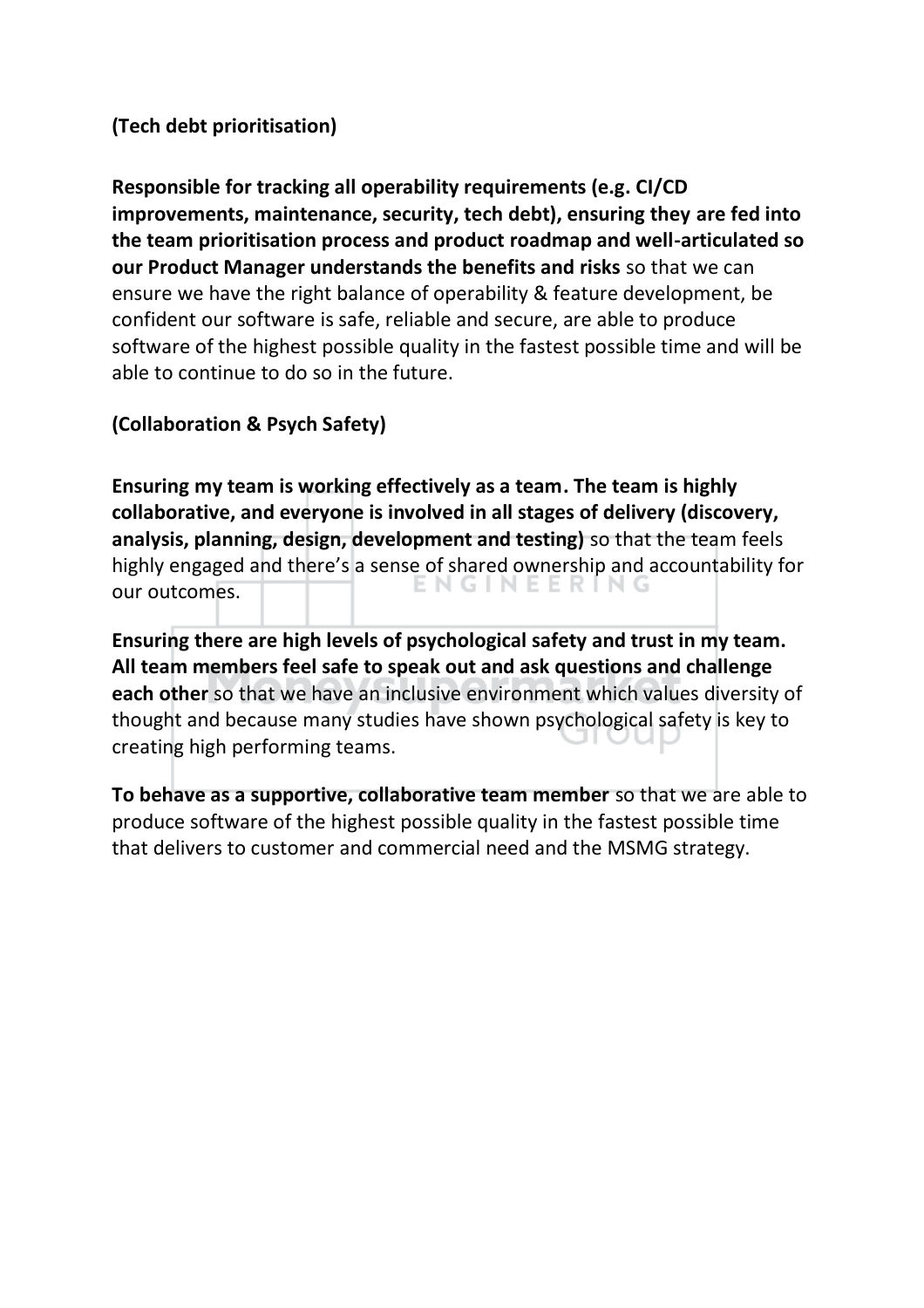## <span id="page-21-0"></span>*Responsibilities of a Principal Developer*

#### **(Technical initiatives)**

**Responsible for leading the design and development of well-engineered products that meet business needs within your area** so that we are enabling success in technical projects with a lens on customer value.

**Responsible for providing deep technical knowledge and guidance and for influencing teams in your area** so that we can be confident the team are aligned in solving problems and decision making.

**Responsible for highlighting complexity or risk to non-technical audiences** to ensure we are actively managing delivery expectations.

**Responsible for the effective management of technical debt in your area** so that we can continually progress but ensure the debt is either repaid or doesn't become a pain point.

#### **(Delivery)**

Moneysupermarket **Responsible for ensuring our technology decisions and technology ecosystem enables us to deliver outcomes reliably and quickly** so we have technology platforms that allow us to move at pace.

**Actively engaging with end to end delivery within your area** so you have a good understanding of the technology and code, are able to support and provide guidance with delivery and use it as an opportunity to coach other engineers

#### **(Architecture)**

**Responsible for ensuring effective architectural patterns and processes are adopted within your area and the wider group** so that we can be confident we can continue to make progress without risk to our customers.

**Responsible for guiding and enabling teams to be empowered with their technology decisions** so teams have a sense of ownership for their applications and we are able to make decisions quickly.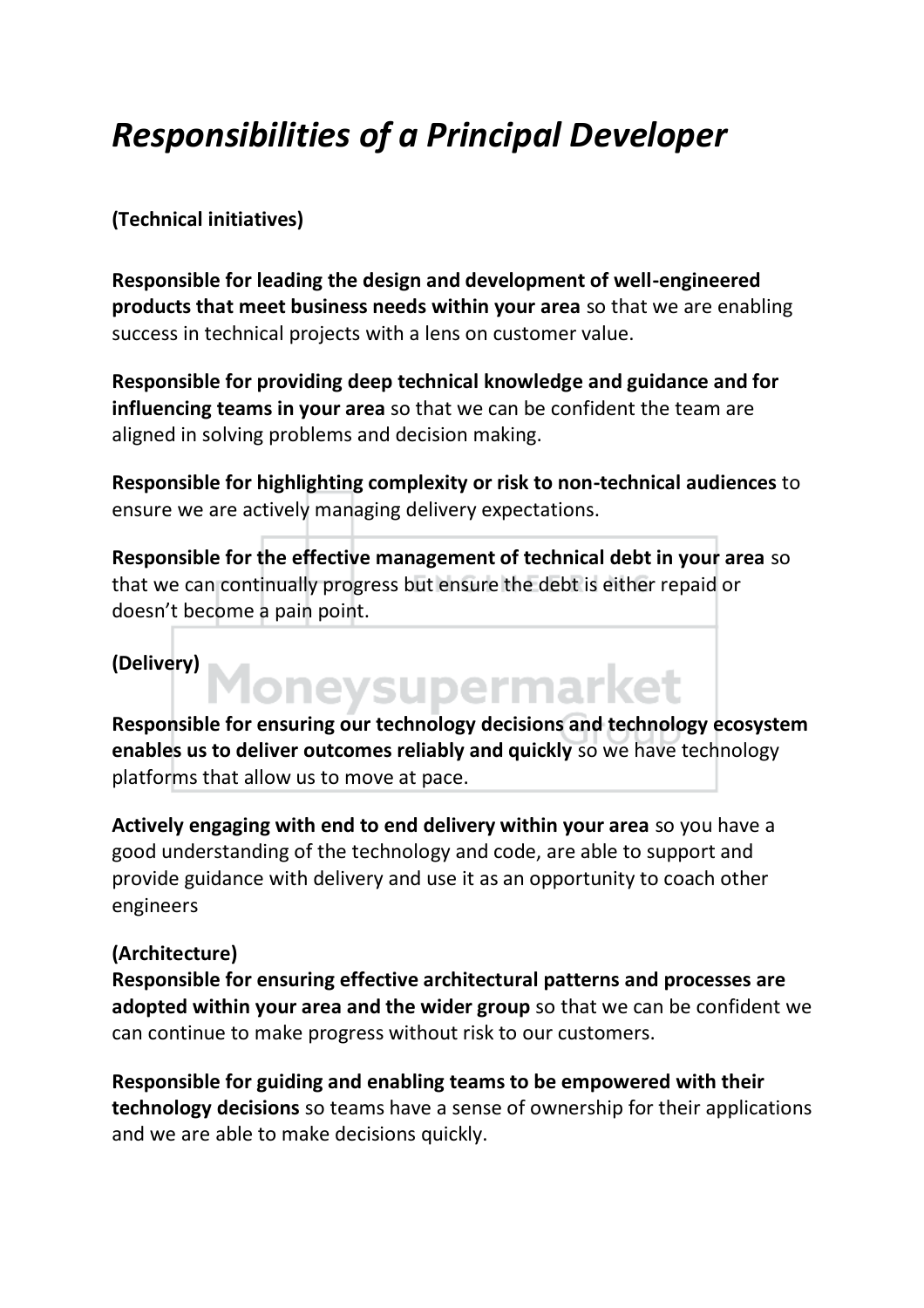**Responsible for instilling evolutionary architecture within teams** so that we can enable incremental change but that architectural characteristics are protected as it evolves.

**Responsible for ensuring solutions are efficient and scalable for years to come** so that products are built on solid foundations for adaption and evolution.

**Actively contributing to defining the long-term technical strategy** so we can ensure our products and technologies are kept modern and fit for purpose.

**Responsible for being part of the wider architecture community, helping to define our wider architectural and technical strategy and ensuring our architectural principles, standards and practices are upheld in your area** so that our technology decisions are cohesive and effective across the entire organisation.

**(Sharing expertise and insight with other engineers)**  ENGINEERING

**Responsible for demonstrating to individuals a better way of doing things** so that we inspire impact and reasoned decision making and help others adopt it.

**Responsible for building relationships with the wider community** so that we are learning from each other and understand where other teams have solved similar problems.

**Responsible for deep understanding of legacy and incumbent solutions within their area** so that we can provide innovative approaches and solutions to any issues that arise.

**Responsible for evaluating existing engineering processes and recommending improvements** so that we can all get better and faster at delivering customer value.

#### **(Attracting and retaining talent)**

**Responsible for promoting our employer brand and representing MSMG** so that we can be sure we're promoting our culture and engineering excellence externally.

**Actively involved in the recruitment of engineers** so that we can be confident we are raising the bar when looking for exceptional talent.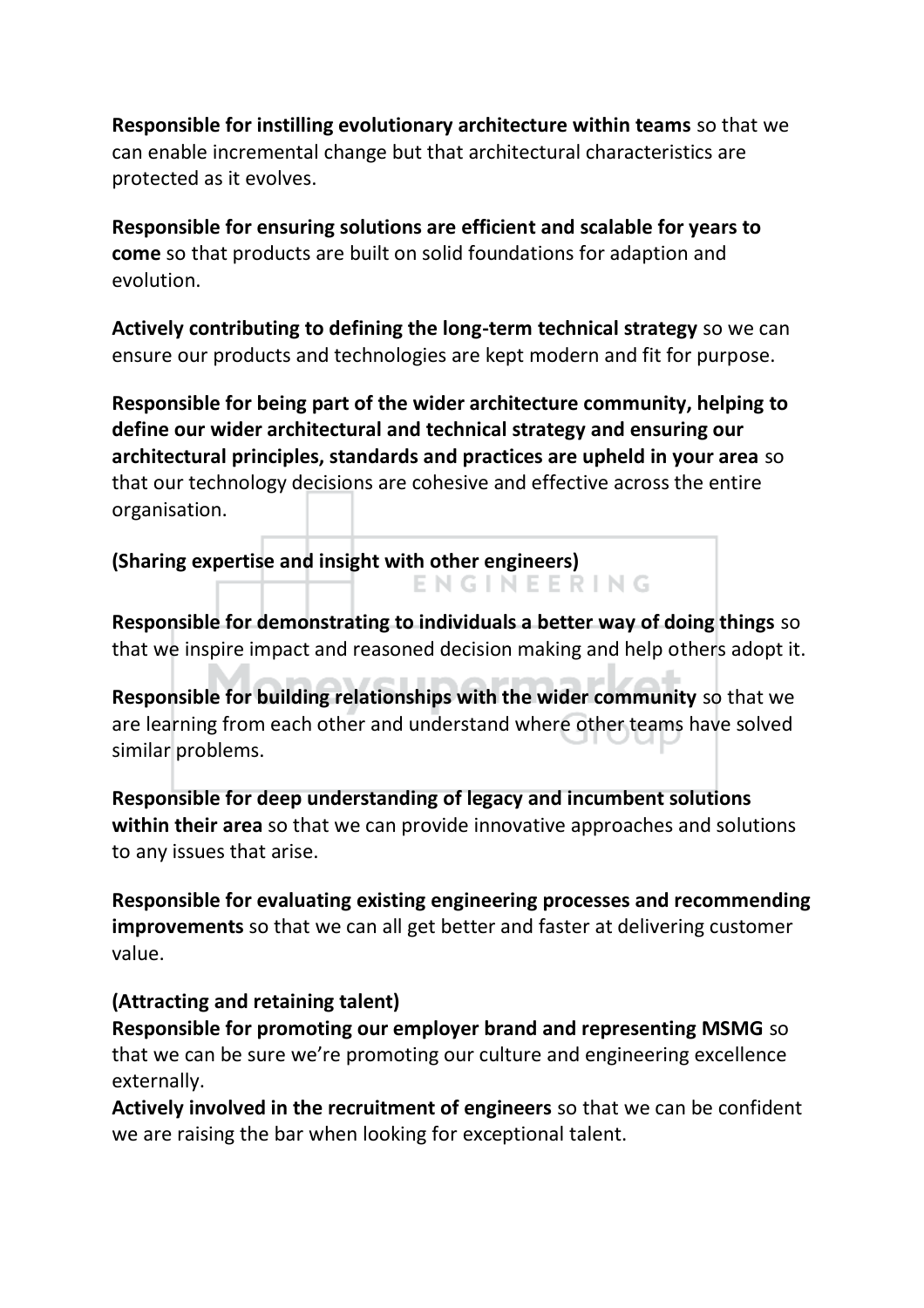#### **(Collaboration & Psych Safety)**

**Ensuring my team is working effectively as a team. The team is highly collaborative, and everyone is involved in all stages of delivery (discovery, analysis, planning, design, development and testing)** so that the team feels highly engaged and there's a sense of shared ownership and accountability for our outcomes.

**Ensuring there are high levels of psychological safety and trust in my team. All team members feel safe to speak out and ask questions and challenge each other** so that we have an inclusive environment which values diversity of thought and because many studies have shown psychological safety is key to creating high performing teams.

**To behave as a supportive, collaborative team member** so that we are able to produce software of the highest possible quality in the fastest possible time that delivers to customer and commercial need and the MSMG strategy.

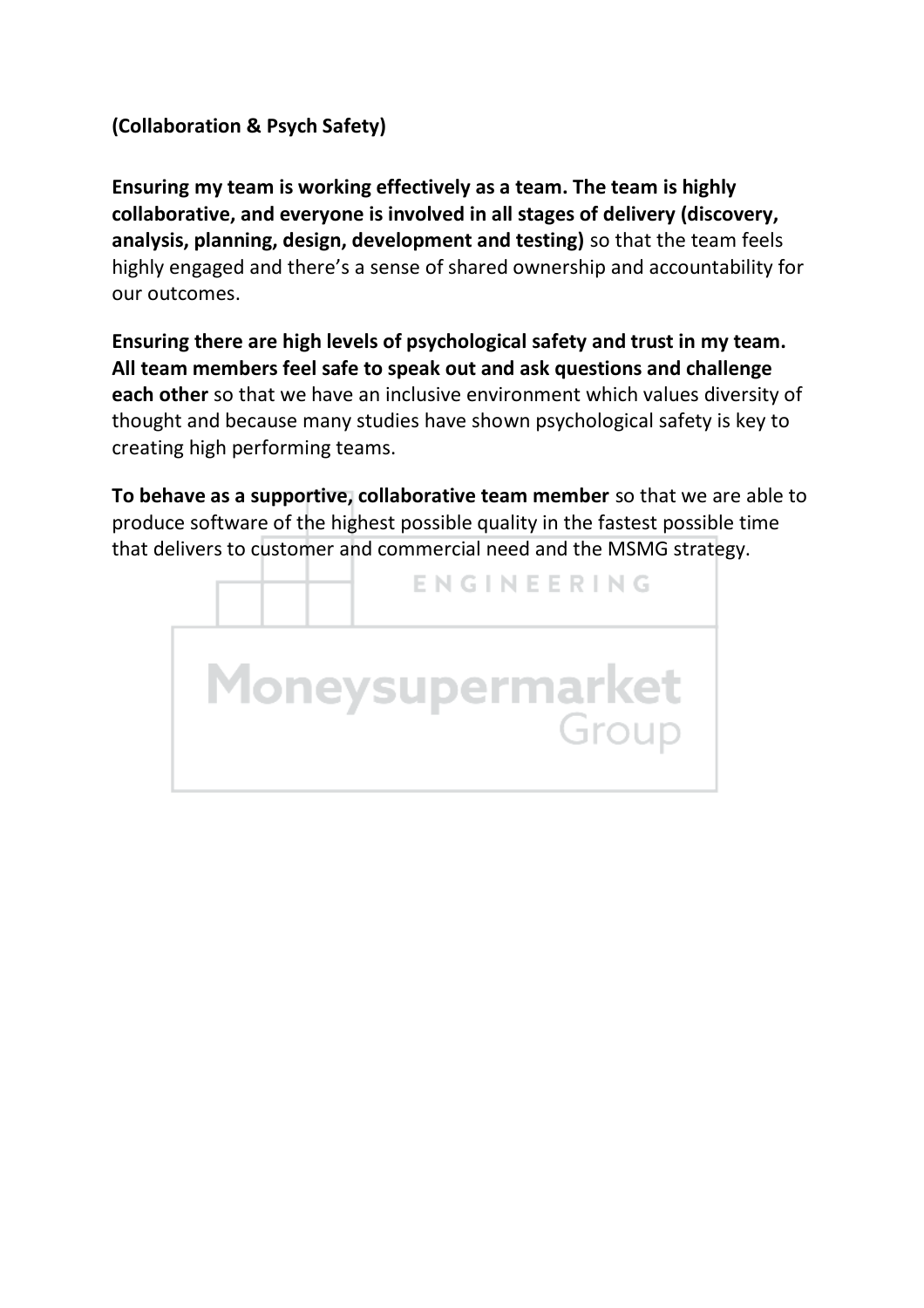## <span id="page-24-0"></span>*Responsibilities of an Engineering Manager*

**(Facilitate high performing teams)** 

**Responsible for ensuring individuals operate as a team to align direction, communication and trust** so that they function with a purpose to reach their goals.

**Responsible for ensuring teams iteratively deliver and break down and prioritise work correctly** so we can ensure value is constantly being delivered to our customers.

**Responsible for ensuring teams continually improve ways of working though visibility of team metrics, facilitating ceremonies and instilling a reflective nature** so that teams are continually learning striving to improve.

**(Align teams to technical roadmap)**  $N G \cap N E E R \cap N G$ **Responsible for ensuring the teams are adequately resourced, moving engineers to teams where necessary to make the most impact** so that we have the right people in the team to execute against their own roadmap.

**(Improve engineering quality and efficiency) Responsible for ensuring teams deliver safely and with a level of care and craftmanship** so that we can be confident we can continue to make progress without risk to our customers.

**Responsible for helping teams define their adherence to our SDLC and review regularly** so we can be confident that risk is managed and understood.

**Responsible for ensuring the process we use for managing and tracking work is effective and we are continuously improving it** so we can be confident we are managing our work as efficiently as possible.

**(Collaborate with cross-functional peers and leaders)**

**Responsible for building relationships with the wider community** so that we are learning from each other and understand where other teams can help.

**(Develop, inspire and mentor individual engineers) Responsible for the line management of engineers, providing feedback and**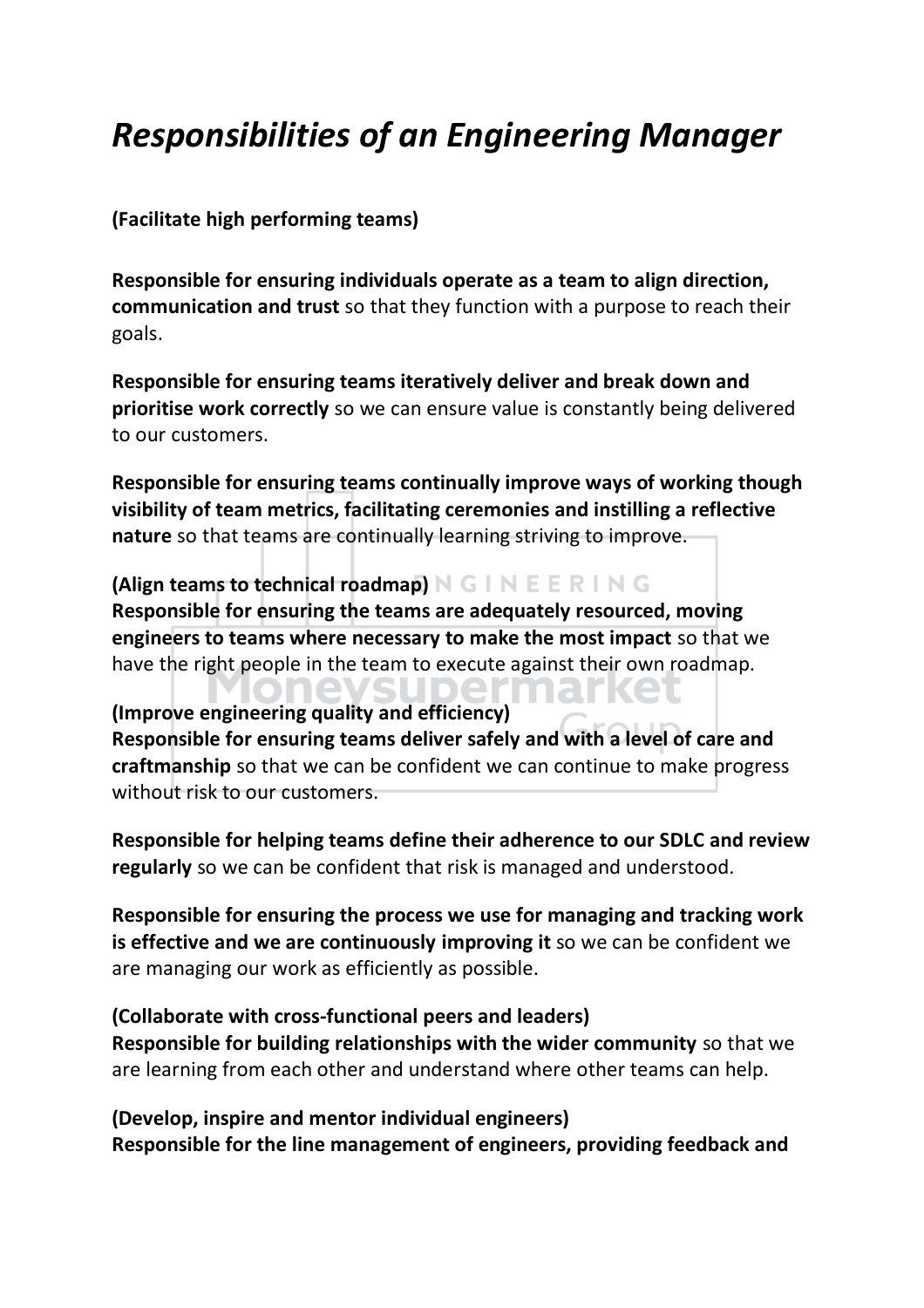**holding regular 1:1s** so that individuals have specific support, advice and guidance.

**Responsible for helping an individual's progression, performance, growth, and wellbeing** so that they feel valued and listened to and their successes are celebrated.

**Responsible for coaching individuals to learn better ways of doing things and helping them improve their skills** so that we all become better at our jobs and we are growing our talent.

**(Attracting and retaining talent)** 

**Responsible for the recruitment of engineers in your area and ensuring, there is a high bar for candidates and diversity is front of mind with recruitment decisions** 

**Responsible for onboarding engineers, helping them understand how we work, connecting them** so that we can be sure new colleagues can be as successful as possible.

**Responsible for helping us improve our recruitment process to drive success and efficiency** so that candidates are given the best possible impression when deciding to join us. aroup

**Responsible for helping us to become an exceptional place to work so we can** attract and retain talented, highly motivated people.

**Actively contributing to the development and maintenance of our career framework** so that individuals understand how they can progress in their careers.

**Responsible for promoting our employer brand and representing MSMG** so that we can be sure we're promoting our culture and engineering excellence externally.

**(Collaboration & Psych Safety)** 

**Ensuring my team is working effectively as a team. The team is highly collaborative, and everyone is involved in all stages of delivery (discovery, analysis, planning, design, development and testing)** so that the team feels